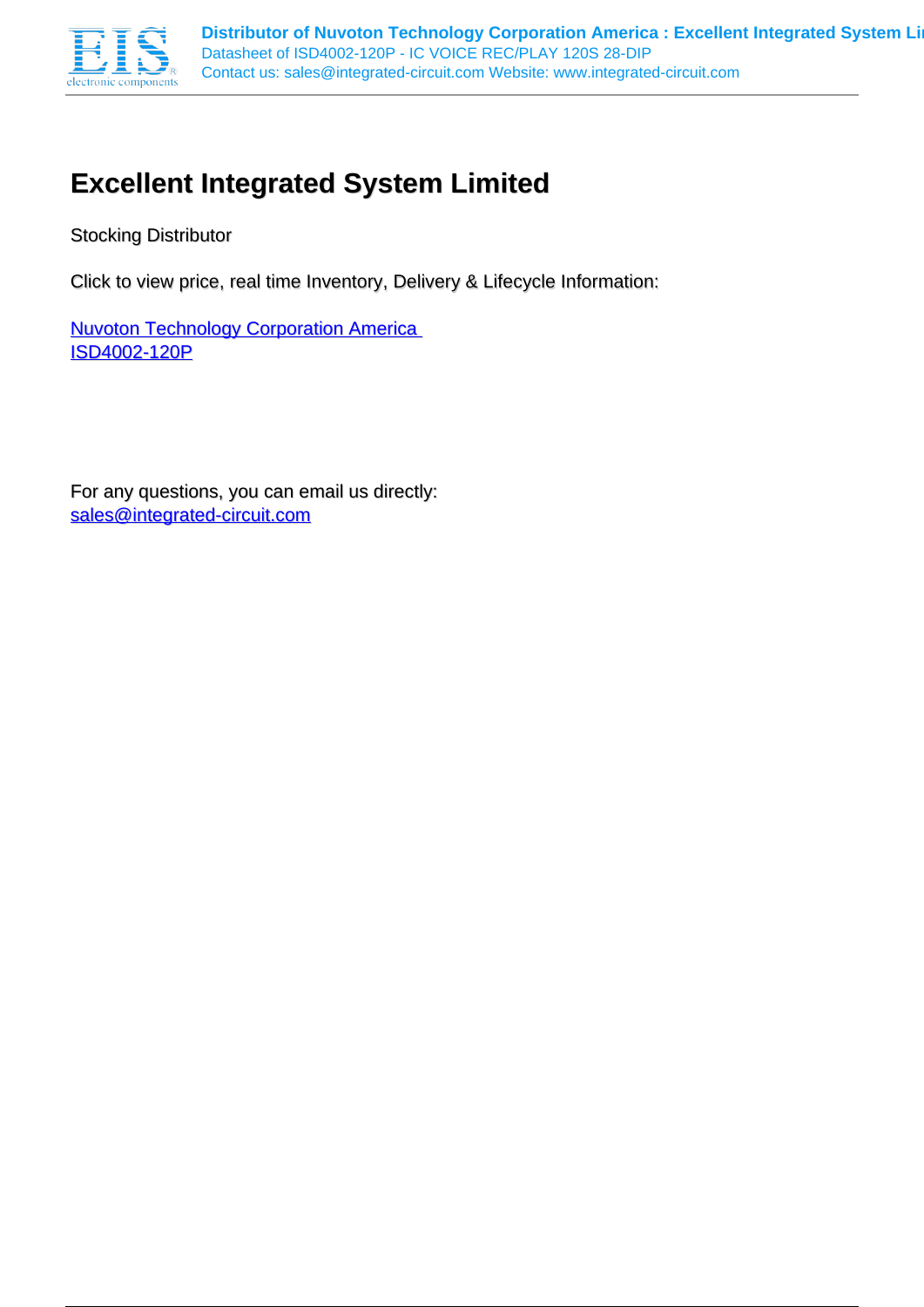



# **ISD4002 SERIES**

## **SINGLE-CHIP, MULTIPLE-MESSAGES VOICE RECORD/PLAYBACK DEVICES 120-, 150-, 180-, AND 240-SECOND DURATION**

*Publication Release Date: September 2003 - 1 - Revision 1*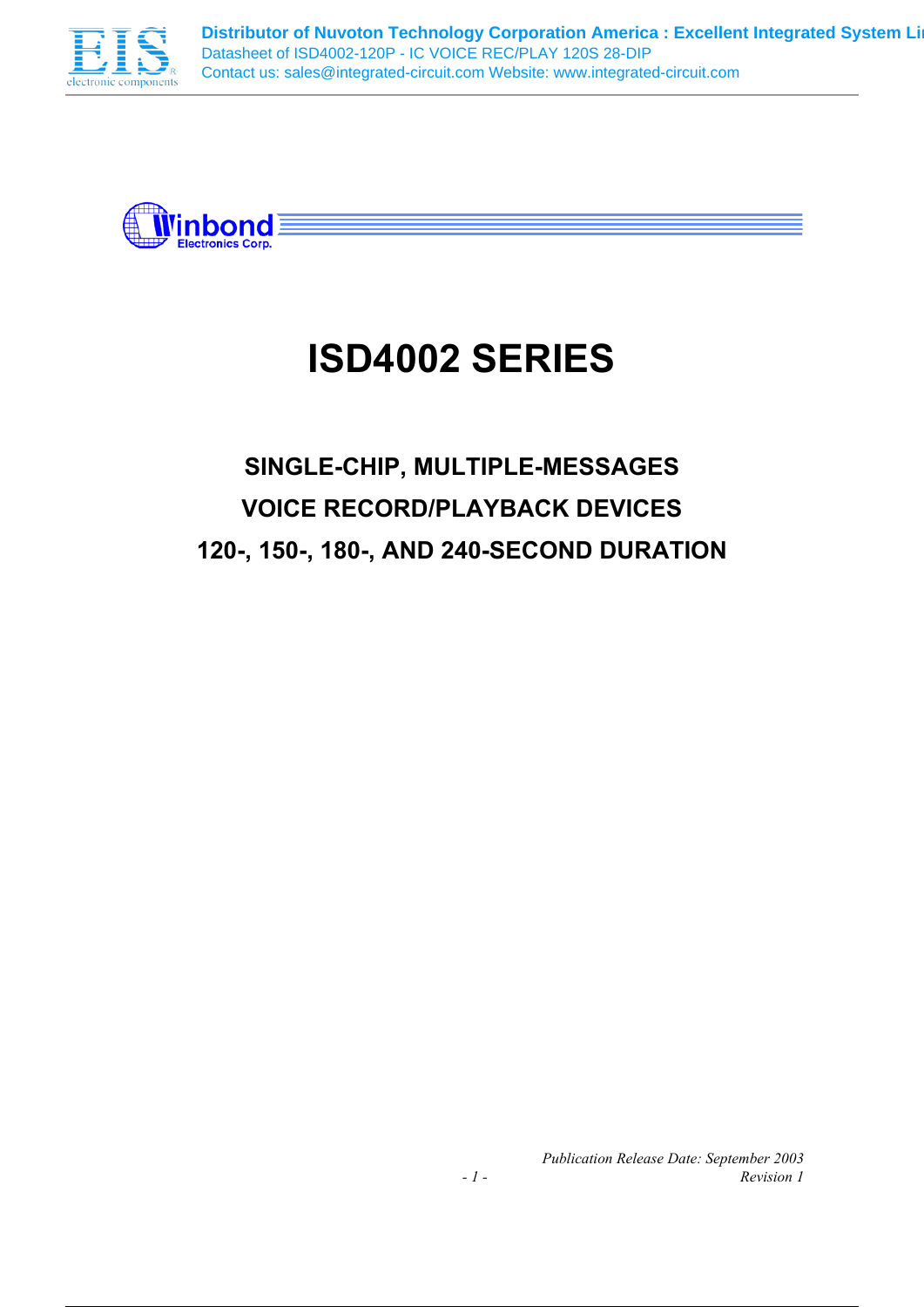



### **1. GENERAL DESCRIPTION**

The ISD4002 ChipCorder<sup>®</sup> series provides high-quality, 3-volt, single-chip record/playback solutions for 2- to 4-minute messaging applications ideally for cellular phones and other portable products. The CMOS-based devices include an on-chip oscillator, anti-aliasing filter, smoothing filter, AutoMute® feature, audio amplifier, and high density multilevel Flash memory array. The ISD4002 series is designed to be used in a microprocessor- or microcontroller-based system. Address and control are accomplished through a Serial Peripheral Interface (SPI) or Microwire Serial Interface to minimize pin count.

Recordings are stored into the on-chip Flash memory cells, providing zero-power message storage. This unique single-chip solution utilizes Winbond's patented multilevel storage technology. Voice and audio signals are directly stored onto memory array in their natural form, providing high-quality voice reproduction.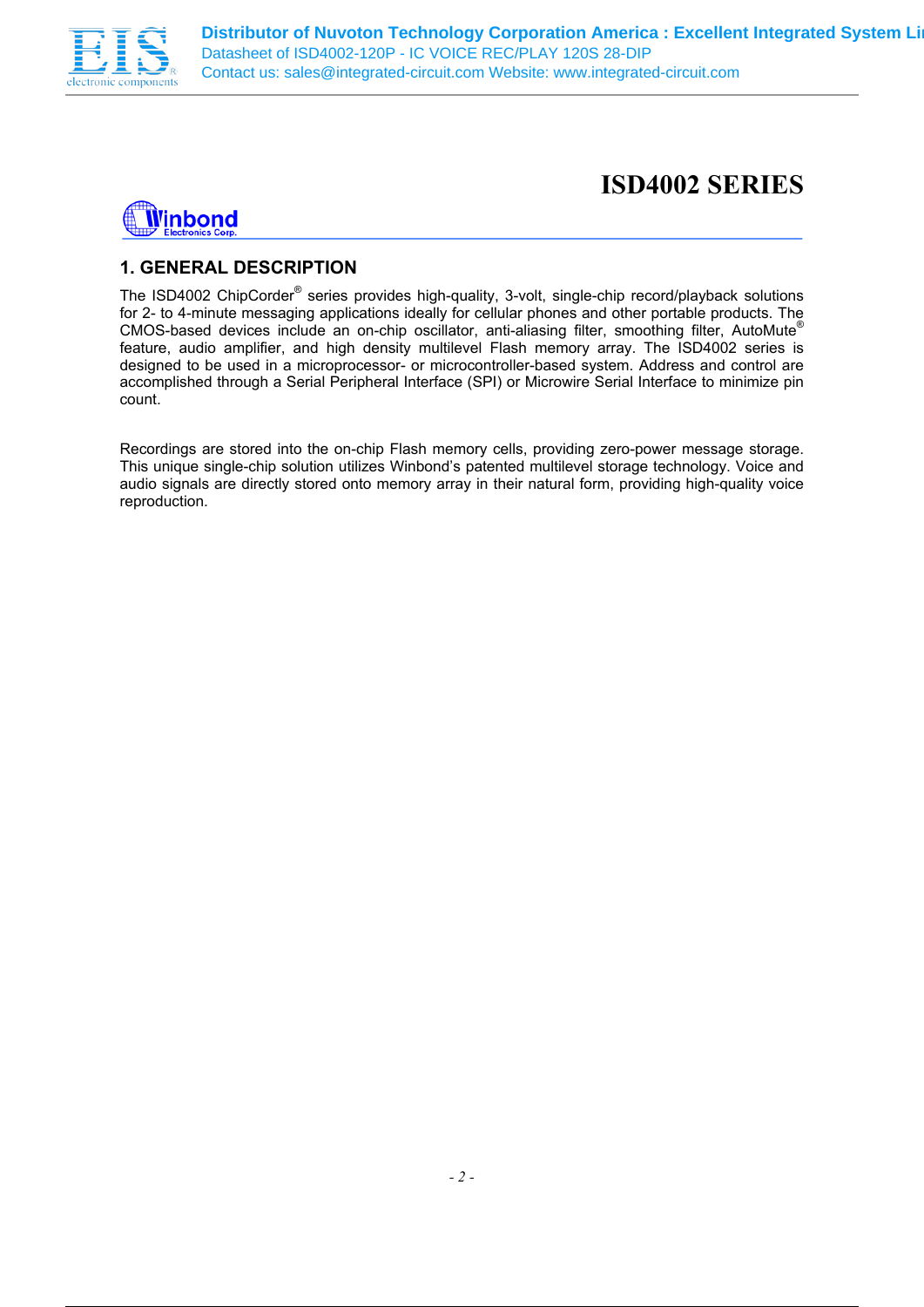



### **2. FEATURES**

- Single-chip voice record/playback solution
- Single 3 volt supply
- Low-power consumption
	- □ Operating current:
		- $I_{CC\text{Play}}$  = 15 mA (typical)
		- $I_{CC|Rec}$  = 25 mA (typical)
	- □ Standby current:
		- $I_{CC\_Standby} = 1 \mu A$  (typical)
- Single-chip durations of 120, 150, 180, and 240 seconds
- High-quality, natural voice/audio reproduction
- AutoMute feature provides background noise attenuation
- No algorithm development required
- Micorcontroller SPI or Microwire™ Serial Interface
- Fully addressable to handle multiple messages
- Non-volatile message storage
- 100K record cycles (typical)
- 100-year message retention (typical)
- On-chip clock source
- Power consumption controlled by SPI or Microwire control register
- Available in die form, PDIP, SOIC, and TSOP
- Temperature:
	- Commercial (die): 0°C to +50°C
	- Commercial (packaged units): 0°C to +70°C
	- Extended: -20°C to +70°C
	- Industrial: -40°C to +85°C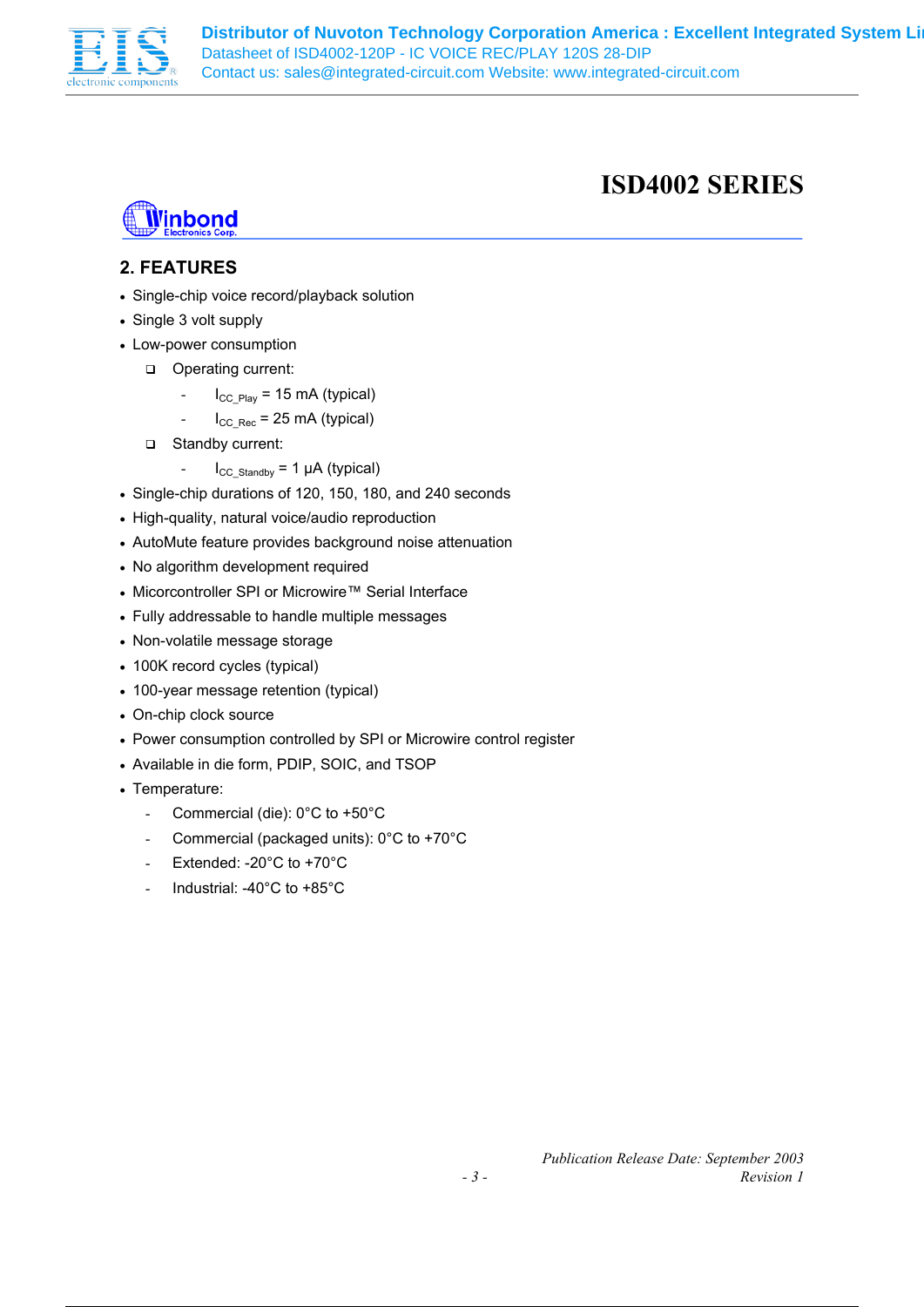

### **ISD4002 SERIES**



### **3. BLOCK DIAGRAM**

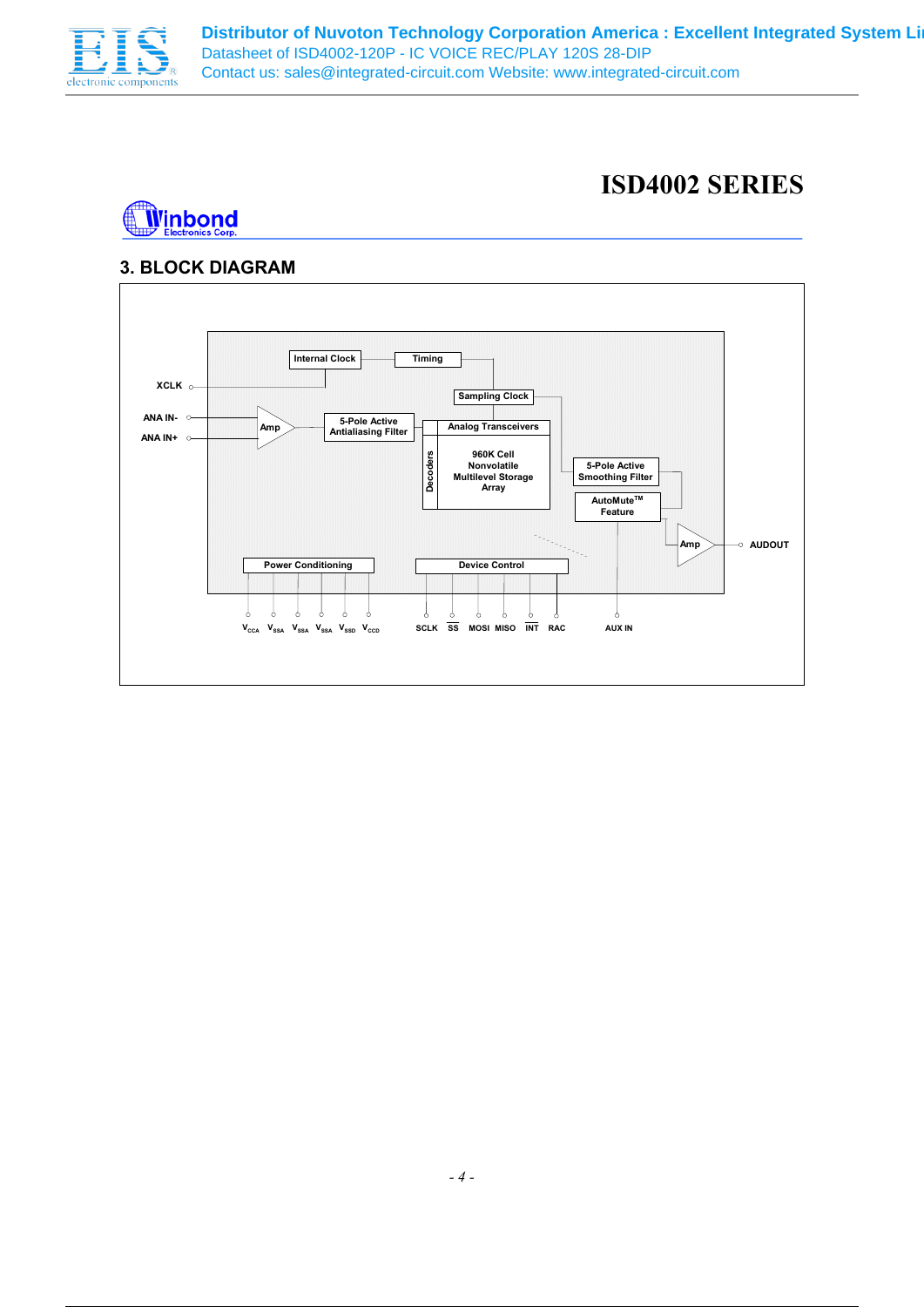

## **Winbond**

| <b>4. TABLE OF CONTENTS</b>                                                |  |
|----------------------------------------------------------------------------|--|
|                                                                            |  |
|                                                                            |  |
|                                                                            |  |
|                                                                            |  |
|                                                                            |  |
|                                                                            |  |
|                                                                            |  |
|                                                                            |  |
|                                                                            |  |
|                                                                            |  |
|                                                                            |  |
|                                                                            |  |
|                                                                            |  |
|                                                                            |  |
|                                                                            |  |
|                                                                            |  |
|                                                                            |  |
|                                                                            |  |
|                                                                            |  |
|                                                                            |  |
|                                                                            |  |
|                                                                            |  |
|                                                                            |  |
| 12.3. 28-Lead 8x13.4mm Plastic Thin Small Outline Package (TSOP) Type 1 32 |  |
|                                                                            |  |
|                                                                            |  |
|                                                                            |  |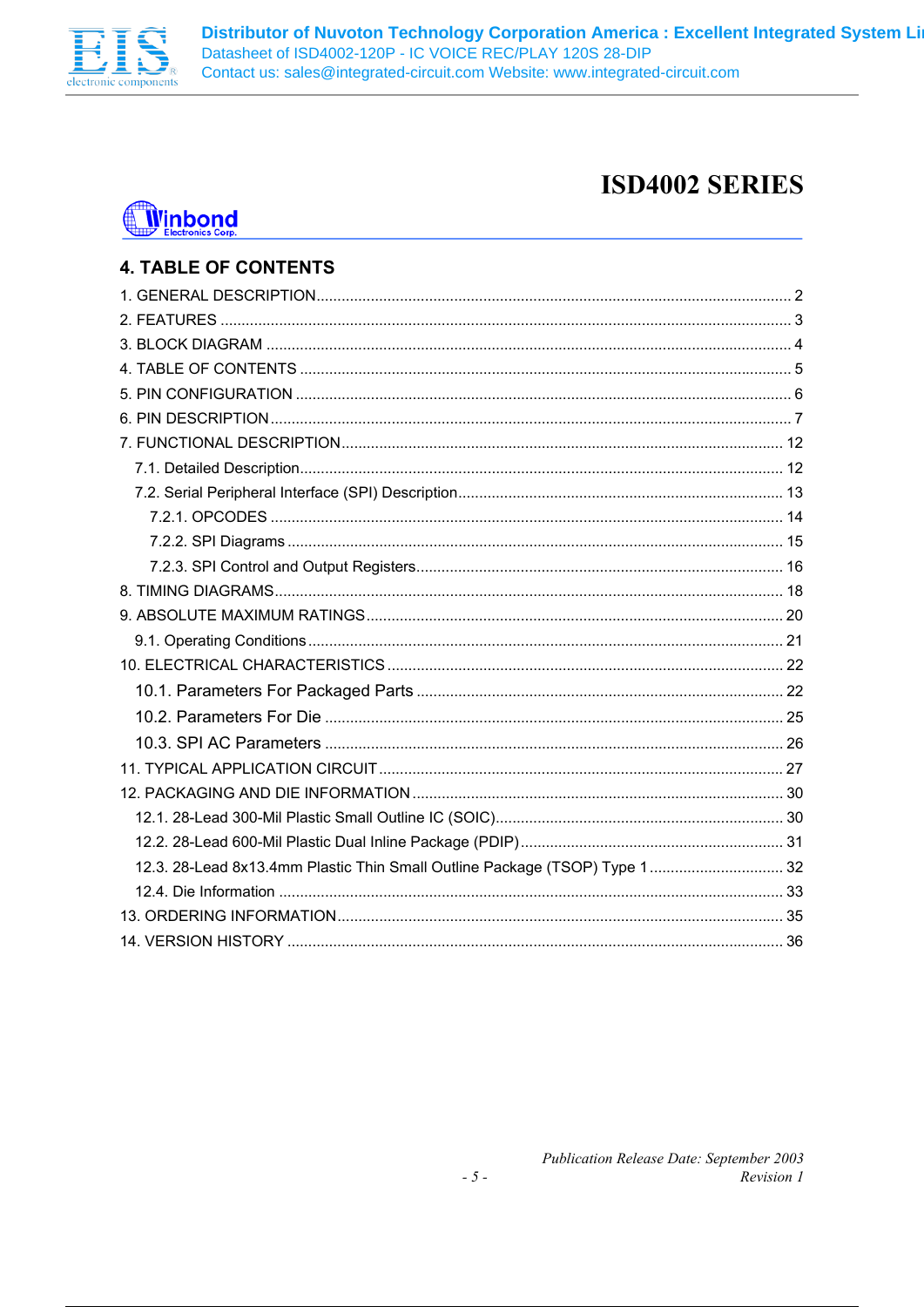

### **ISD4002 SERIES**



### **5. PIN CONFIGURATION**

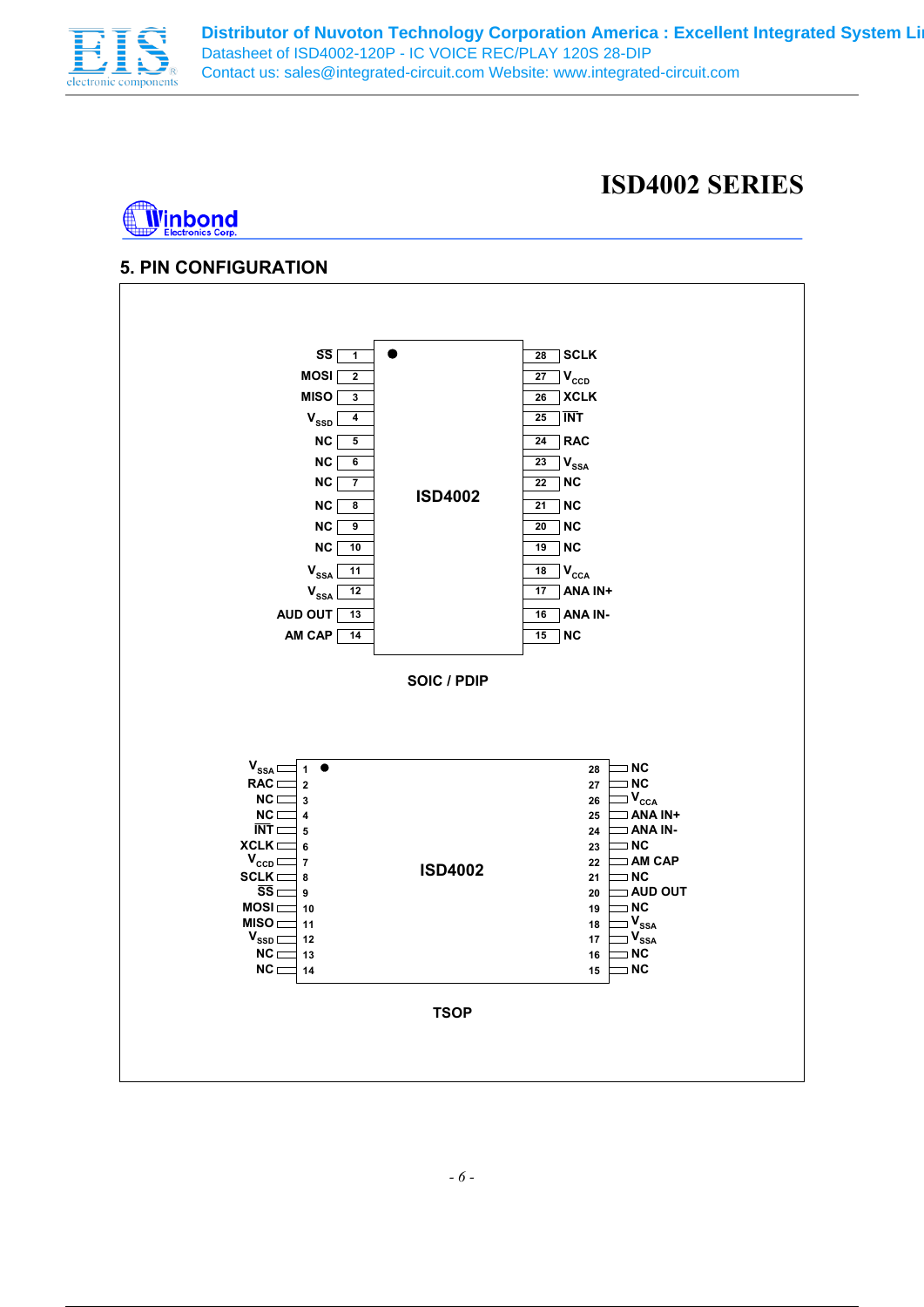

 $\overline{a}$ 

### **ISD4002 SERIES**



### **6. PIN DESCRIPTION**

| <b>PIN NAME</b>        | PIN NO.               |                                          | <b>FUNCTION</b>                                                                                                                                                                                                                                                                                                                                                                                                                                                                                                                                                                                                                                                                                      |  |
|------------------------|-----------------------|------------------------------------------|------------------------------------------------------------------------------------------------------------------------------------------------------------------------------------------------------------------------------------------------------------------------------------------------------------------------------------------------------------------------------------------------------------------------------------------------------------------------------------------------------------------------------------------------------------------------------------------------------------------------------------------------------------------------------------------------------|--|
|                        | SOIC /<br><b>PDIP</b> | <b>TSOP</b>                              |                                                                                                                                                                                                                                                                                                                                                                                                                                                                                                                                                                                                                                                                                                      |  |
| <b>SS</b>              | 1                     | 9                                        | Slave Select: This input, when LOW, will select the<br>ISD4002 device.                                                                                                                                                                                                                                                                                                                                                                                                                                                                                                                                                                                                                               |  |
| <b>MOSI</b>            | 2                     | 10                                       | Master Out Slave IN: This is the serial input to the<br>ISD4002 device when it is configured as slave. The master<br>microcontroller places data on the MOSI line one half-cycle<br>before the rising edge of SCLK for clocking into the device.                                                                                                                                                                                                                                                                                                                                                                                                                                                     |  |
| <b>MISO</b>            | 3                     | 11                                       | <b>Master In Slave Out:</b> This is the serial output (open drain)<br>of the ISD4002 device. This output goes into a high-<br>impedance state if the device is not selected.                                                                                                                                                                                                                                                                                                                                                                                                                                                                                                                         |  |
| $V_{SSA}$ / $V_{SSD}$  | 11, 12,<br>23/4       | 1, 17, 18/<br>12                         | Ground: The ISD4002 series utilizes separate analog and<br>digital ground busses. The analog ground $(V_{SSA})$ pins<br>should be tied together as close as possible and connected<br>through a low-impedance path to power supply ground.<br>The digital ground $(V_{SSD})$ pin should be connected through<br>a separate low-impedance path to power supply ground.<br>These ground paths should be large enough to ensure that<br>the impedance between the $V_{SSA}$ pins and the $V_{SSD}$ pin is<br>less than 3 Ω. The backside of the die is connected to $V_{SS}$<br>through the substrate. For chip-on-board design, the die<br>attach area must be connected to $V_{SS}$ or left floating. |  |
| <b>NC</b>              | $5-10, 15,$<br>19-22  | $3, 4, 13-$<br>16, 19, 21,<br>23, 27, 28 | Not connected                                                                                                                                                                                                                                                                                                                                                                                                                                                                                                                                                                                                                                                                                        |  |
| AUD OUT <sup>[1]</sup> | 13                    | 20                                       | <b>Audio Output:</b> This pin provides an audio output of the<br>stored data and is recommended be AC coupled. It is<br>capable of driving a 5 KQ impedance $R_{\text{EXT}}$ .                                                                                                                                                                                                                                                                                                                                                                                                                                                                                                                       |  |

<sup>&</sup>lt;sup>[1]</sup> The AUD OUT pin is always at 1.2 volts when the device is powered up. When in playback, the output buffer connected to this pin can drive a load as small as 5 KΩ. When in record, a resistor connects AUD OUT to the internal 1.2-volt analog ground supply. This resistor is approximately 850 KΩ, but will vary somewhat according to the sample rate of the device. This relatively high impedance allows this pin to be connected to an audio bus without loading it down.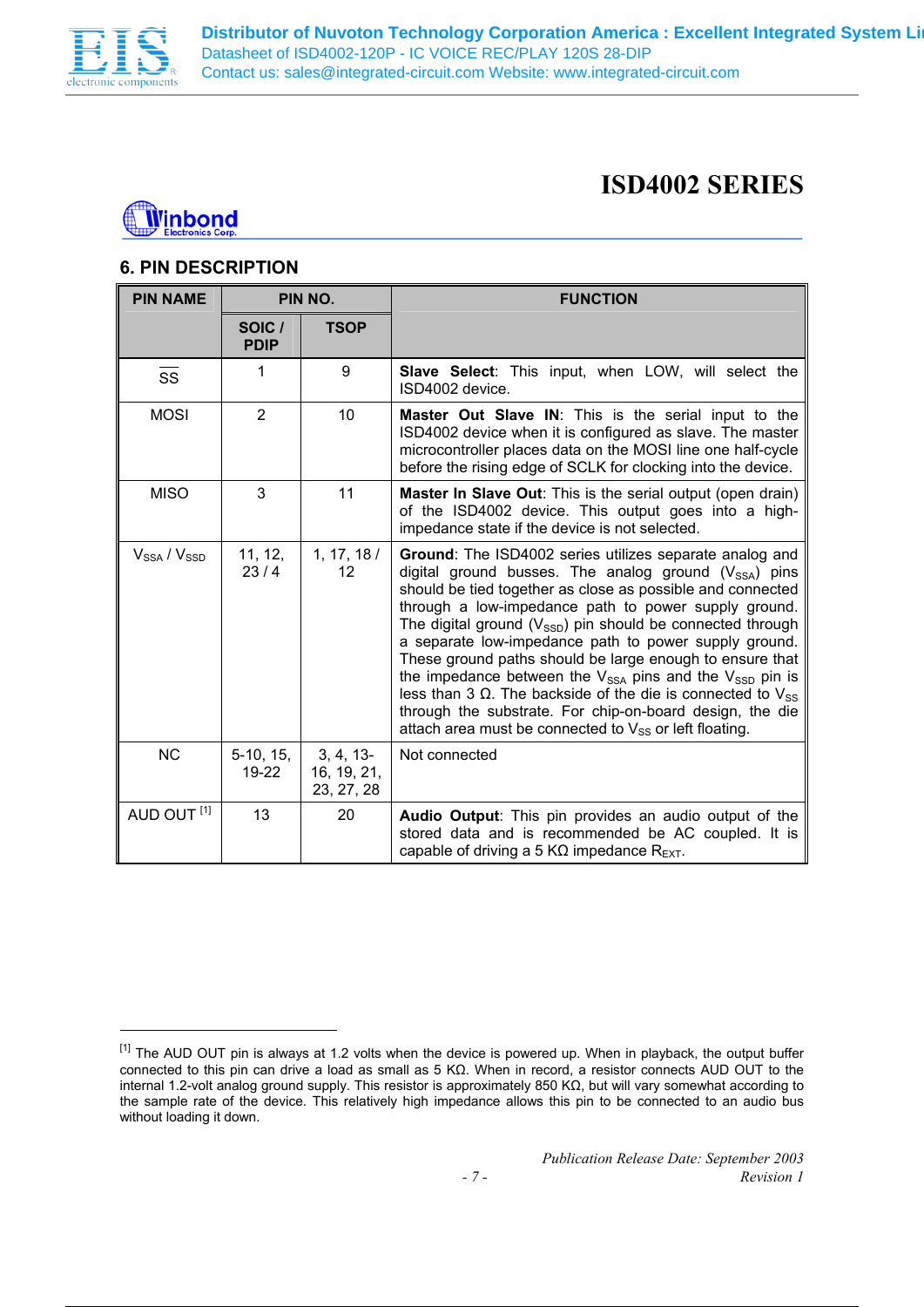

## **T**inbond

| <b>PIN NAME</b> | PIN NO.               |             | <b>FUNCTION</b>                                                                                                                                                                                                                                                                                                                                                                                                                                                         |
|-----------------|-----------------------|-------------|-------------------------------------------------------------------------------------------------------------------------------------------------------------------------------------------------------------------------------------------------------------------------------------------------------------------------------------------------------------------------------------------------------------------------------------------------------------------------|
|                 | SOIC /<br><b>PDIP</b> | <b>TSOP</b> |                                                                                                                                                                                                                                                                                                                                                                                                                                                                         |
| AM CAP          | 14                    | 22          | AutoMute™ Feature: The AutoMute feature only applies<br>for playback operation and helps to minimize noise (with 6<br>dB of attenuation) when there is no signal (i.e. during<br>periods of silence). A 1 µF capacitor to ground is<br>recommended to connect to the AM CAP pin.                                                                                                                                                                                        |
|                 |                       |             | This capacitor becomes a part of an internal peak detector<br>which senses the signal amplitude. This peak level is<br>compared to an internally set threshold to determine the<br>AutoMute trip point. For large signals, the AutoMute<br>attenuation is set to 0 dB automatically but 6 dB of<br>attenuation occurs for silence. The 1 µF capacitor also<br>affects the rate at which the AutoMute feature changes with<br>the signal amplitude (or the attack time). |
|                 |                       |             | The AutoMute feature can be disabled by connecting the<br>AM CAP pin directly to $V_{\text{CCA}}$ .                                                                                                                                                                                                                                                                                                                                                                     |
| ANA IN-         | 16                    | 24          | Inverting Analog Input: This pin transfers the signal into<br>the device during recording via differential-input mode.                                                                                                                                                                                                                                                                                                                                                  |
|                 |                       |             | In this differential-input mode, a 16 mVp-p maximum input<br>signal should be capacitively coupled to ANA IN- for<br>optimal signal quality, as shown in Figure 1: ANA IN<br>Modes. This capacitor value should be equal to that used<br>on ANA IN+ pin. The input impedance at ANA IN- is<br>normally 56 $K\Omega$ .                                                                                                                                                   |
|                 |                       |             | In the single-ended mode, ANA IN- should be capacitively<br>coupled to $V_{SSA}$ through a capacitor equal to that used on<br>the ANA IN+ pin.                                                                                                                                                                                                                                                                                                                          |
| ANA IN+         | 17                    | 25          | Non-Inverting Analog Input: This pin is the non-inverting<br>analog input that transfers the signal to the device for<br>recording. The analog input amplifier can be driven single<br>ended or differentially.                                                                                                                                                                                                                                                         |
|                 |                       |             | In the single-ended input mode, a $32 \text{ mVp-p}$ (peak-to-peak)<br>maximum signal should be capacitively connected to this<br>pin for optimal signal quality. The external capacitor<br>associated with ANA IN+ together with the 3 $K\Omega$ input<br>impedance are selected to give cutoff a the low frequency<br>end of the voice passband.                                                                                                                      |
|                 |                       |             | In the differential-input mode, the maximum input signal at<br>ANA IN+ should be 16 mVp-p capacitively coupled for<br>optimal signal quality. The circuit connections for the two<br>modes are shown in Figure 1.                                                                                                                                                                                                                                                       |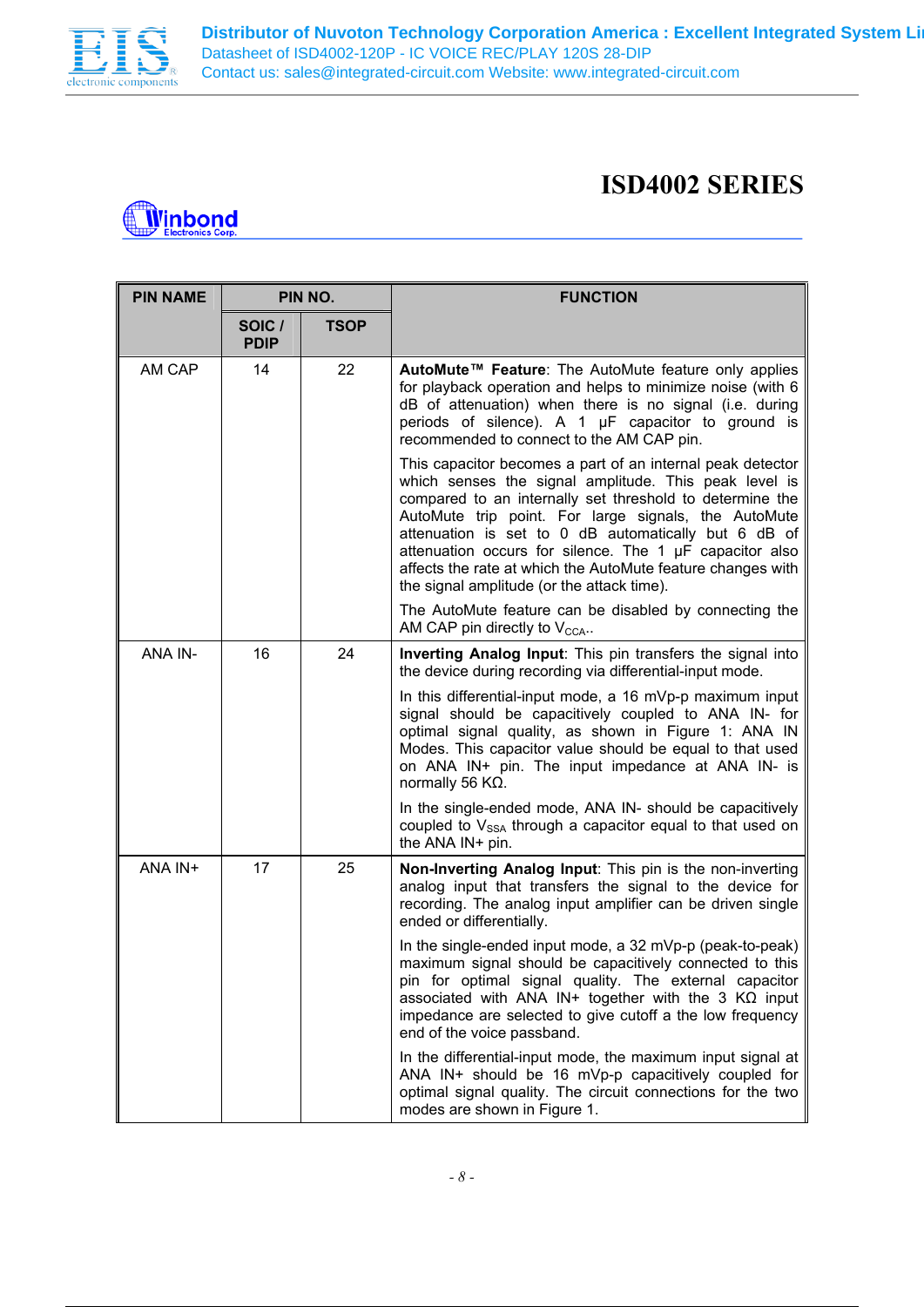

| ⊾ Winbonơ        |
|------------------|
| lectronics Corp. |
|                  |

| <b>PIN NAME</b>                     | PIN NO.               |                | <b>FUNCTION</b>                                                                                                                                                                                                                                                                                                                                                                            |
|-------------------------------------|-----------------------|----------------|--------------------------------------------------------------------------------------------------------------------------------------------------------------------------------------------------------------------------------------------------------------------------------------------------------------------------------------------------------------------------------------------|
|                                     | SOIC /<br><b>PDIP</b> | <b>TSOP</b>    |                                                                                                                                                                                                                                                                                                                                                                                            |
| $V_{\text{CCA}}$ / $V_{\text{CCD}}$ | 18/27                 | 26/7           | Supply Voltage: To minimize noises, the analog and digital<br>circuits in the ISD4002 devices use separate power<br>busses. These +3V busses are brought out to separate<br>pins and should be tied together as close to the supply as<br>possible. In addition, these supplies should be decoupled<br>as close to the package as possible.                                                |
| <b>RAC</b>                          | 24                    | $\overline{2}$ | Row Address Clock: This is an open drain output that<br>provides the signal of a ROW with a 200 ms period for 8<br>KHz sampling frequency. (This represents a single row of<br>memory) This signal stays HIGH for 175 ms and stays<br>LOW for 25 ms when it reaches the end of a row.                                                                                                      |
|                                     |                       |                | The RAC pin stays HIGH for 109.37 usec and stays LOW<br>for 15.63 usec in Message Cueing mode (see Message<br>Cueing section for detailed description). Refer to the AC<br>Parameters table for RAC timing information at other<br>sample rates.                                                                                                                                           |
|                                     |                       |                | When a record command is first initiated, the RAC pin<br>remains HIGH for an extra $T_{RACL}$ period. This is due to the<br>need of loading the internal sample and hold circuits in the<br>device. This pin can be used for message management<br>techniques.                                                                                                                             |
|                                     |                       |                | A pull-up resistor is required to connect to other device.                                                                                                                                                                                                                                                                                                                                 |
| <b>INT</b>                          | 25                    | 5              | <b>Interrupt:</b> This is an open drain output pin. This pin goes<br>LOW and stays LOW when an Overflow (OVF) or End of<br>Message (EOM) marker is detected. Each operation that<br>ends with an EOM or OVF will generate an interrupt. The<br>interrupt will be cleared the next time an SPI cycle is<br>initiated. The interrupt status can also be read by an $R_{INT}$<br>instruction. |
|                                     |                       |                | A pull-up resistor is required to connect to other device.                                                                                                                                                                                                                                                                                                                                 |
|                                     |                       |                | Overflow Flag (OVF) - The Overflow flag indicates that the<br>end of memory has been reached during a record or<br>playback operation.                                                                                                                                                                                                                                                     |
|                                     |                       |                | End of Message (EOM) - The End of Message flag is set<br>only during playback operation when an EOM is found.<br>There are eight EOM flag position options per row.                                                                                                                                                                                                                        |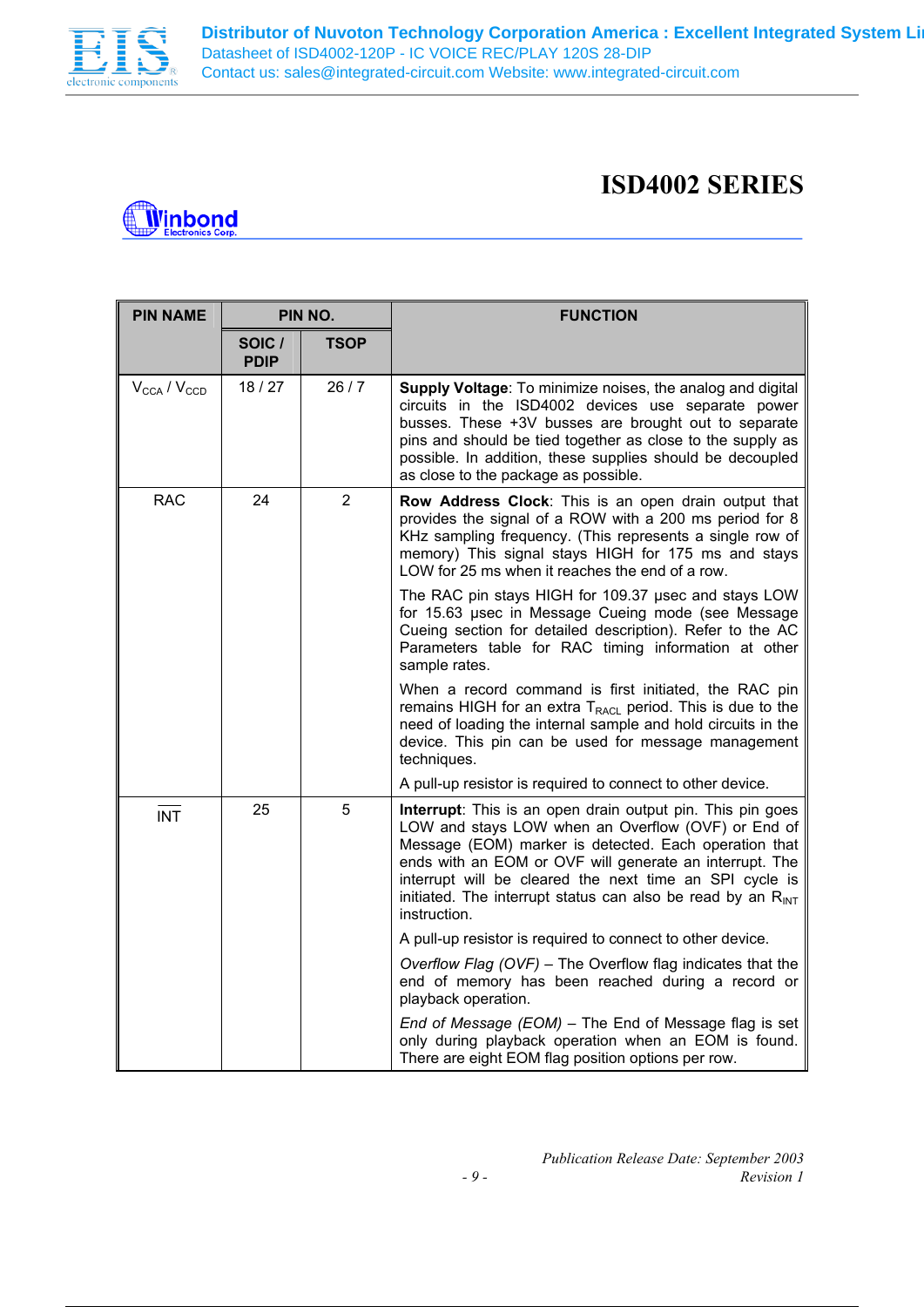

### **ISD4002 SERIES**

## **Winbond**

| <b>PIN NAME</b> |                       | PIN NO.     | <b>FUNCTION</b>                                                                                                                                                                                                                                                                                                                                                                                                       |                    |                    |                                                                                                                                                                                                                                                                                                                                                                                                                                                                                                                                                                                                                                                                                            |  |
|-----------------|-----------------------|-------------|-----------------------------------------------------------------------------------------------------------------------------------------------------------------------------------------------------------------------------------------------------------------------------------------------------------------------------------------------------------------------------------------------------------------------|--------------------|--------------------|--------------------------------------------------------------------------------------------------------------------------------------------------------------------------------------------------------------------------------------------------------------------------------------------------------------------------------------------------------------------------------------------------------------------------------------------------------------------------------------------------------------------------------------------------------------------------------------------------------------------------------------------------------------------------------------------|--|
|                 | SOIC /<br><b>PDIP</b> | <b>TSOP</b> |                                                                                                                                                                                                                                                                                                                                                                                                                       |                    |                    |                                                                                                                                                                                                                                                                                                                                                                                                                                                                                                                                                                                                                                                                                            |  |
| <b>XCLK</b>     | 26                    | 6           |                                                                                                                                                                                                                                                                                                                                                                                                                       |                    |                    | External Clock Input: The pin has an internal pull-down<br>device. The ISD4002 series is configured at the factory with<br>an internal sampling clock frequency centered to $\pm 1$<br>percent of specification. The frequency is then maintained<br>to a variation of $\pm 2.25$ percent over the entire commercial<br>temperature and operating voltage ranges. The internal<br>clock has a $-6/+4$ percent tolerance over the extended<br>temperature, industrial temperature and voltage ranges. A<br>regulated power supply is recommended for industrial<br>temperature range parts. If greater precision is required,<br>the device can be clocked through the XCLK pin as follows: |  |
|                 |                       |             |                                                                                                                                                                                                                                                                                                                                                                                                                       | <b>Part Number</b> | <b>Sample Rate</b> | <b>Required Clock</b>                                                                                                                                                                                                                                                                                                                                                                                                                                                                                                                                                                                                                                                                      |  |
|                 |                       |             |                                                                                                                                                                                                                                                                                                                                                                                                                       | ISD4002-120        | 8.0 kHz            | 1024 kHz                                                                                                                                                                                                                                                                                                                                                                                                                                                                                                                                                                                                                                                                                   |  |
|                 |                       |             |                                                                                                                                                                                                                                                                                                                                                                                                                       | ISD4002-150        | 6.4 kHz            | 819.2 kHz                                                                                                                                                                                                                                                                                                                                                                                                                                                                                                                                                                                                                                                                                  |  |
|                 |                       |             |                                                                                                                                                                                                                                                                                                                                                                                                                       | ISD4002-180        | 5.3 kHz            | 682.7 kHz                                                                                                                                                                                                                                                                                                                                                                                                                                                                                                                                                                                                                                                                                  |  |
|                 |                       |             | ISD4002-240<br>4.0 kHz<br>512 kHz                                                                                                                                                                                                                                                                                                                                                                                     |                    |                    |                                                                                                                                                                                                                                                                                                                                                                                                                                                                                                                                                                                                                                                                                            |  |
|                 |                       |             | These recommended clock rates should not be varied<br>because the anti-aliasing and smoothing filters are fixed.<br>Otherwise, aliasing problems can occur if the sample rate<br>differs from the one recommended. The duty cycle on the<br>input clock is not critical, as the clock is immediately<br>divided by two. If the XCLK is not used, this input must<br>be connected to ground.                           |                    |                    |                                                                                                                                                                                                                                                                                                                                                                                                                                                                                                                                                                                                                                                                                            |  |
| <b>SCLK</b>     | 28                    | 8           | <b>Serial Clock:</b> This is the input clock to the ISD4002 device.<br>generated<br>by the<br>master<br>device<br>is<br>(typically)<br>lt.<br>microcontoller) and is used to synchronize the data transfer<br>in and out of the device through the MOSI and MISO lines,<br>respectively. Data is latched into the ISD4002 on the rising<br>edge of SCLK and shifted out of the device on the falling<br>edge of SCLK. |                    |                    |                                                                                                                                                                                                                                                                                                                                                                                                                                                                                                                                                                                                                                                                                            |  |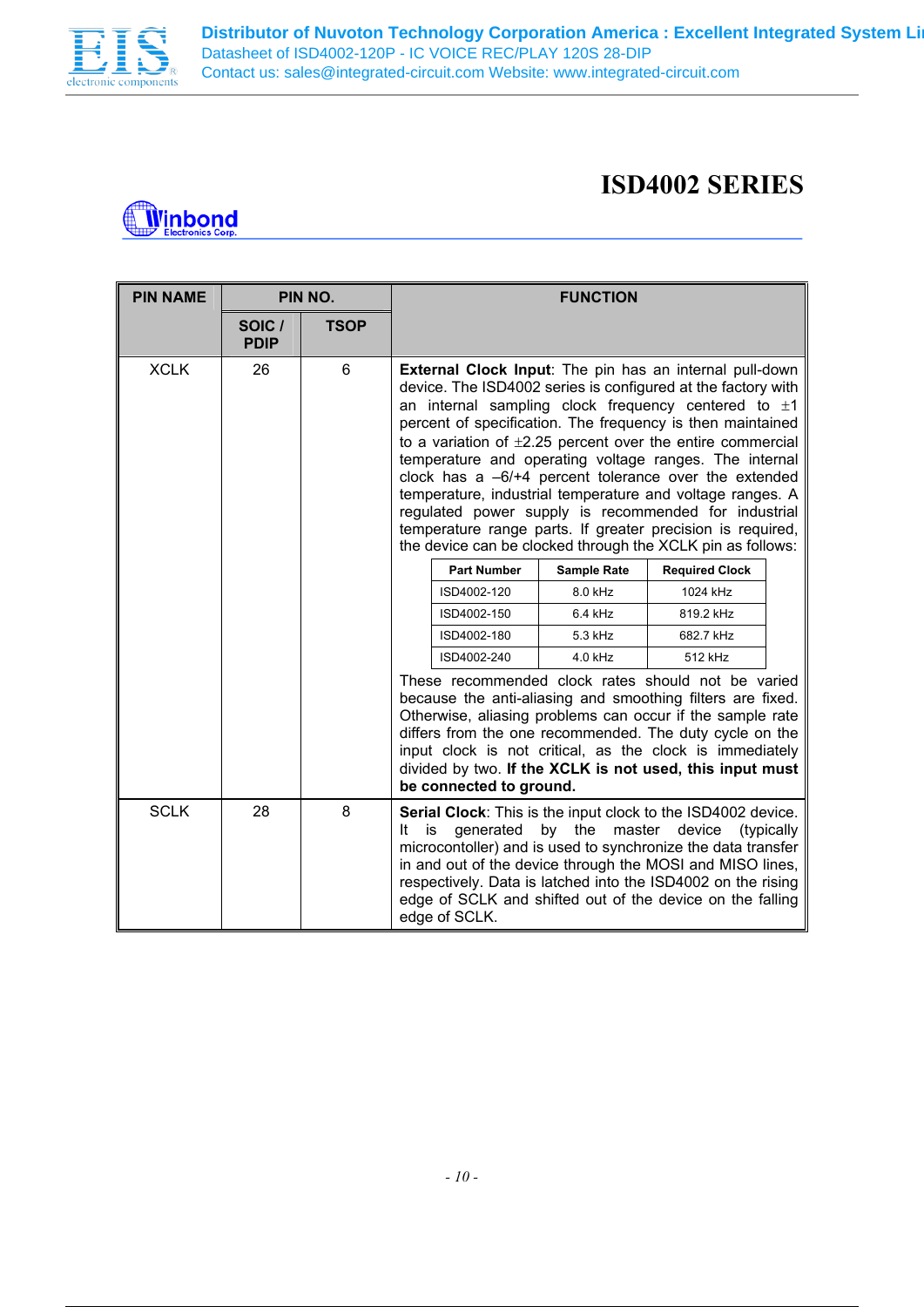

### **ISD4002 SERIES**



(example of 8KHz sampling rate)

*Publication Release Date: September 2003 - 11 - Revision 1*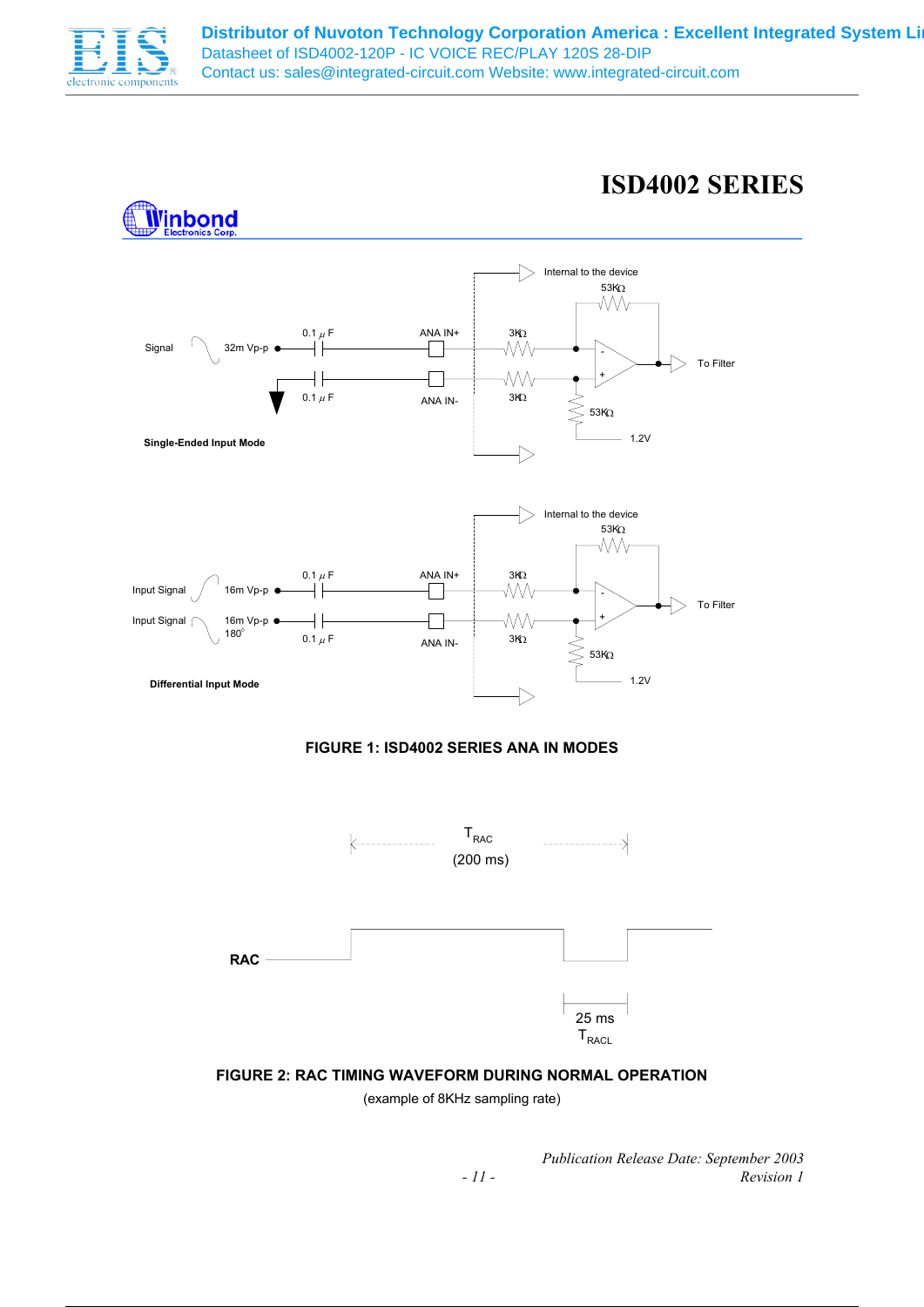



### **7. FUNCTIONAL DESCRIPTION**

#### **7.1. DETAILED DESCRIPTION**

#### **Audio Quality**

The Winbond's ISD4002 ChipCorder<sup>®</sup> series is offered at 8.0, 6.4, 5.3 and 4.0 kHz sampling frequencies, allowing the user a choice of speech quality options. Increasing the sampling frequency will produce better sound quality, but affects duration. Please refer to Table 1: Product Summary for details.

Analog speech samples are stored directly into on-chip non-volatile memory without the digitization and compression associated with other solutions. Direct analog storage provides higher quality reproduction of voice, music, tones, and sound effects than other solid-state solutions.

#### **Duration**

The ISD4002 Series is a single-chip solution with 120, 150, 180, and 240 seconds duration.

| <b>Part Number</b> | <b>Duration</b><br>(Seconds) | <b>Sample Rate</b><br>(kHz) | <b>Typical Filter Pass</b><br>Band (kHz) * |
|--------------------|------------------------------|-----------------------------|--------------------------------------------|
| ISD4002-120        | 120                          | 8.0                         | 3.4                                        |
| ISD4002-150        | 150                          | 6.4                         | 2.7                                        |
| ISD4002-180        | 180                          | 5.3                         | 2.3                                        |
| ISD4002-240        | 240                          | 4.0                         | 17                                         |

**TABLE 1: PRODUCT SUMMARY OF ISD4002 SERIES** 

\* This is the –3dB point. This parameter is not checked during production testing and may vary due to process variations and other factors. Therefore, the customer should not rely upon this value for testing purposes.

#### **Flash Storage**

The ISD4002 series utilizes on-chip Flash memory, providing zero-power message storage. The message is retained for up to 100 years typically without power. In addition, the device can be rerecorded typically over 100,000 times.

#### **Memory Architecture**

The ISD4002 series contains a total of 960K Flash memory cells, which is organized as 600 rows of 1,600 cells each.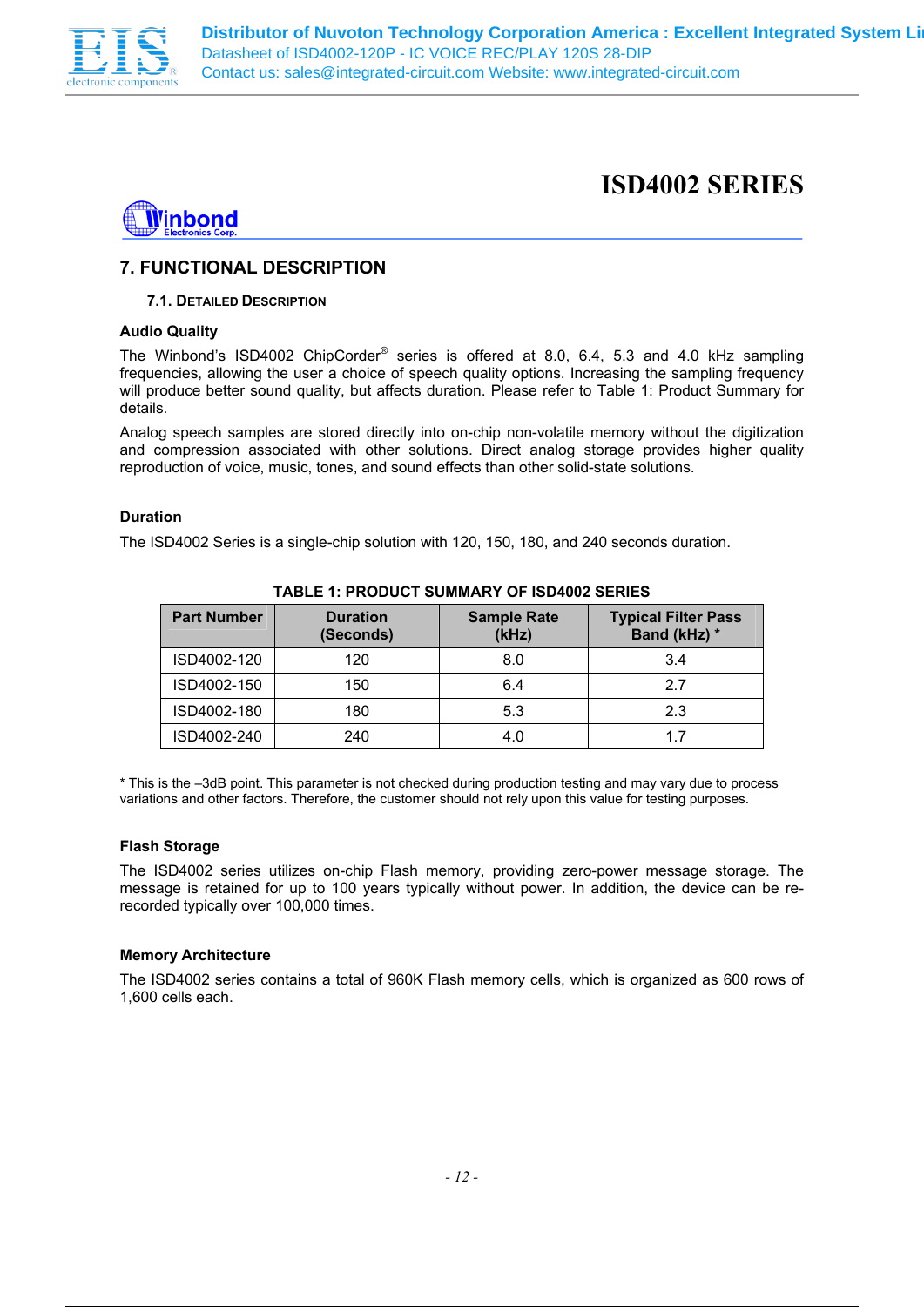



#### **Microcontroller Interface**

A four-wire (SCLK, MOSI, MISO & SS ) SPI interface is provided for controlling and addressing functions. The ISD4002 is configured to operate as a peripheral slave device, with a microcontrollerbased SPI bus interface. Read and write operations are controlled through this SPI interface. An interrupt signal (INT ) and internal read only Status Register are provided for handshake purposes.

#### **Programming**

The ISD4002 series is also ideal for playback-only applications, where single- or multiple-messages playback is controlled through the SPI port. Once the desired message configuration is created, duplicates can easily be generated via a programmer.

#### **7.2. SERIAL PERIPHERAL INTERFACE (SPI) DESCRIPTION**

The ISD4002 series operates via SPI serial interface with the following protocol.

First, the data transfer protocol assumes that the microcontroller's SPI shift registers are clocked on the falling edge of the SCLK. However, for the ISD4002, the protocols are as follows:

- 1. All serial data transfers begin with the falling edge of SS pin.
- 2. SS is held LOW during all serial communications and held HIGH between instructions.
- 3. Data is clocked in on the rising edge of the SCLK signal and clocked out on the falling edge of the SCLK signal, with LSB first.
- 4. Playback and record operations are initiated when the device is enabled by asserting the SS pin LOW, shifting in an opcode and an address data to the ISD4002 device (refer to the Opcode Summary in the following page).
- 5. The opcodes contain <11 address bits> and <5 control bits>.
- 6. Each operation that ends with an EOM or Overflow will generate an interrupt. The Interrupt will be cleared the next time a SPI cycle is initiated.
- 7. As Interrupt data is shifted out of the MISO pin, control and address data are simultaneously shifted into the MOSI pin. Care should be taken such that the data shifted in is compatible with current system operation. Because it is possible to read an interrupt data and start a new operation within the same SPI cycle.
- 8. An operation begins with the RUN bit set and ends with the RUN bit reset.
- 9. All operations begin after the rising edge of SS .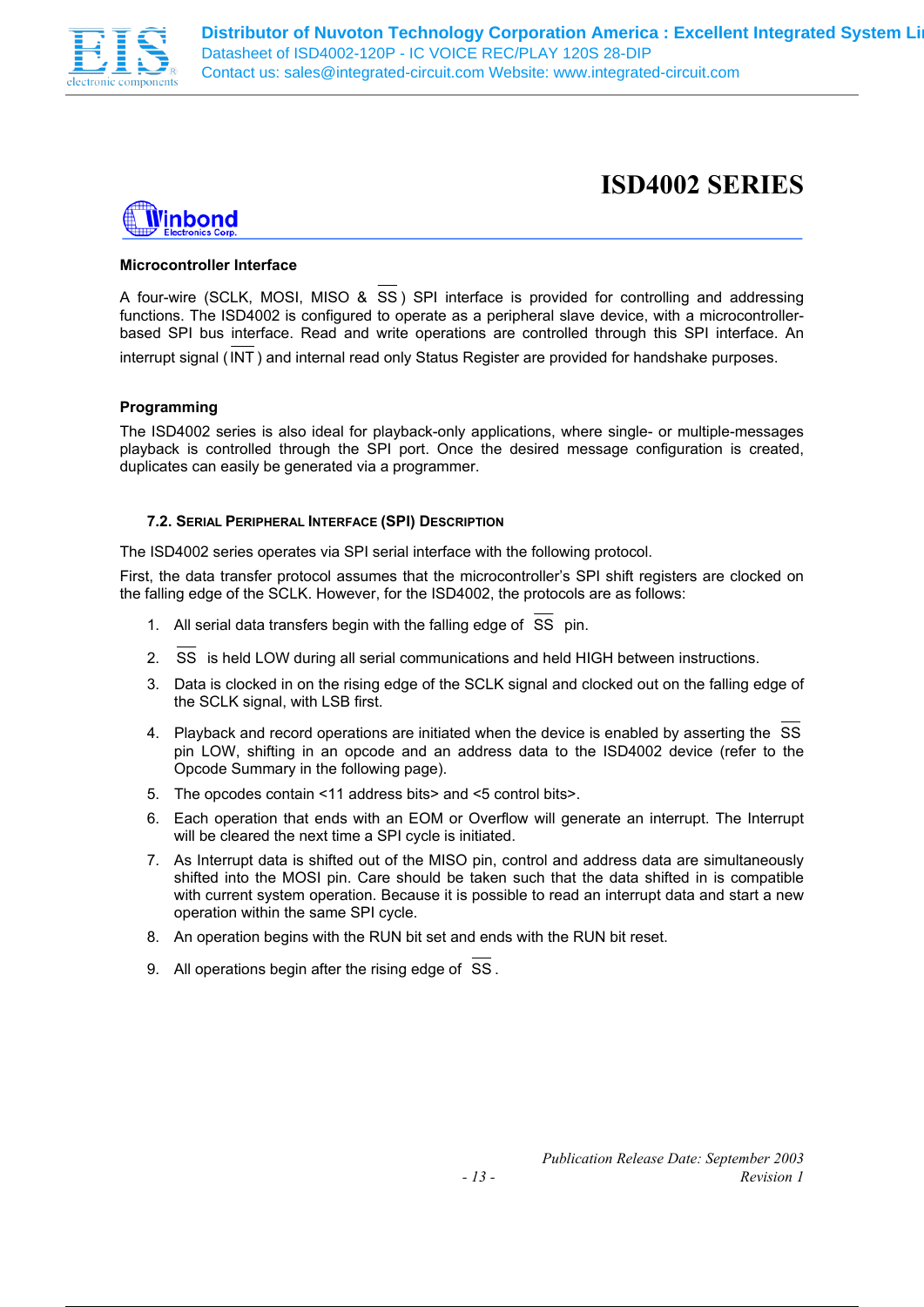



### **7.2.1. OPCODES**

The available Opcodes are summarized as follows:

#### **TABLE 2: OPCODE SUMMARY**

|                     | <b>OpCodes</b>                       |                                                                                                            |                                                                                                                                                      |
|---------------------|--------------------------------------|------------------------------------------------------------------------------------------------------------|------------------------------------------------------------------------------------------------------------------------------------------------------|
| <b>Instructions</b> | Address (11 bits)<br>$<$ A0 - A9, 0> | <b>Control bits (5 bits)</b><br>C <sub>0</sub> C <sub>1</sub> C <sub>2</sub> C <sub>3</sub> C <sub>4</sub> | <b>Descriptions</b>                                                                                                                                  |
| <b>POWERUP</b>      | <xxxxxxxxxxx></xxxxxxxxxxx>          | $\Omega$<br>0<br>0<br>- 0                                                                                  | Power-Up: Device will be ready for an operation after<br>$T_{\sf PUD}$ .                                                                             |
| <b>SETPLAY</b>      | $<$ A0 $-$ A9, 0 $>$                 | $\Omega$<br>0                                                                                              | Initiates playback from address <a0-a9>.</a0-a9>                                                                                                     |
| <b>PLAY</b>         |                                      | $\Omega$                                                                                                   | Playback from the current address (until EOM or OVF).                                                                                                |
| <b>SETREC</b>       | $<$ A0 - A9, 0>                      | $\Omega$<br>$\mathbf{0}$<br>0                                                                              | Initiates a record operation from address <a0-a9>.</a0-a9>                                                                                           |
| <b>REC</b>          |                                      | $\Omega$<br>$\Omega$<br>1<br>1                                                                             | Records from current address until OVF is reached or<br>Stop command is sent.                                                                        |
| <b>SETMC</b>        | $<$ A0 $-$ A9, 0 $>$                 | $\Omega$<br>-1                                                                                             | Initiates Message Cueing (MC) from address <a0-a9>.</a0-a9>                                                                                          |
| $MC^{[2]}$          |                                      | $\mathbf 1$<br>1 1 1 1                                                                                     | Performs a Message Cueing from current location.<br>Proceeds to the end of message (EOM) or enters OVF<br>condition if no more messages are present. |
| <b>STOP</b>         | <xxxxxxxxxxx></xxxxxxxxxxx>          | $X \quad 0$<br>$\Omega$<br>1<br>-1                                                                         | Stops the current operation.                                                                                                                         |
| <b>STOPPWRDN</b>    | <xxxxxxxxxxx></xxxxxxxxxxx>          | $X \neq 1$<br>X <sub>0</sub><br>$\Omega$                                                                   | Stops the current operation and enters into standby<br>(power-down) mode.                                                                            |
| RINT <sup>[3]</sup> | <xxxxxxxxxxx></xxxxxxxxxxx>          | $\Omega$<br>$X \cap$                                                                                       | Read Interrupt status bits: Overflow and EOM.                                                                                                        |

Notes:

 $\overline{a}$ 

C0 = Message cueing

C1 = Ignore address bit

C2 = Master power control

C3 = Record or playback operation

C4 = Enable or disable an operation

<sup>&</sup>lt;sup>[2]</sup> Message Cueing can be selected only at the beginning of a playback operation.

<sup>&</sup>lt;sup>[3]</sup> As the Interrupt data is shifted out of the ISD4002, control and address data are being shifted in. Care should be taken such that the data shifted in is compatible with current system operation. It is possible to read interrupt data and start a new operation at the same time. See Figures 5 - 8 for references.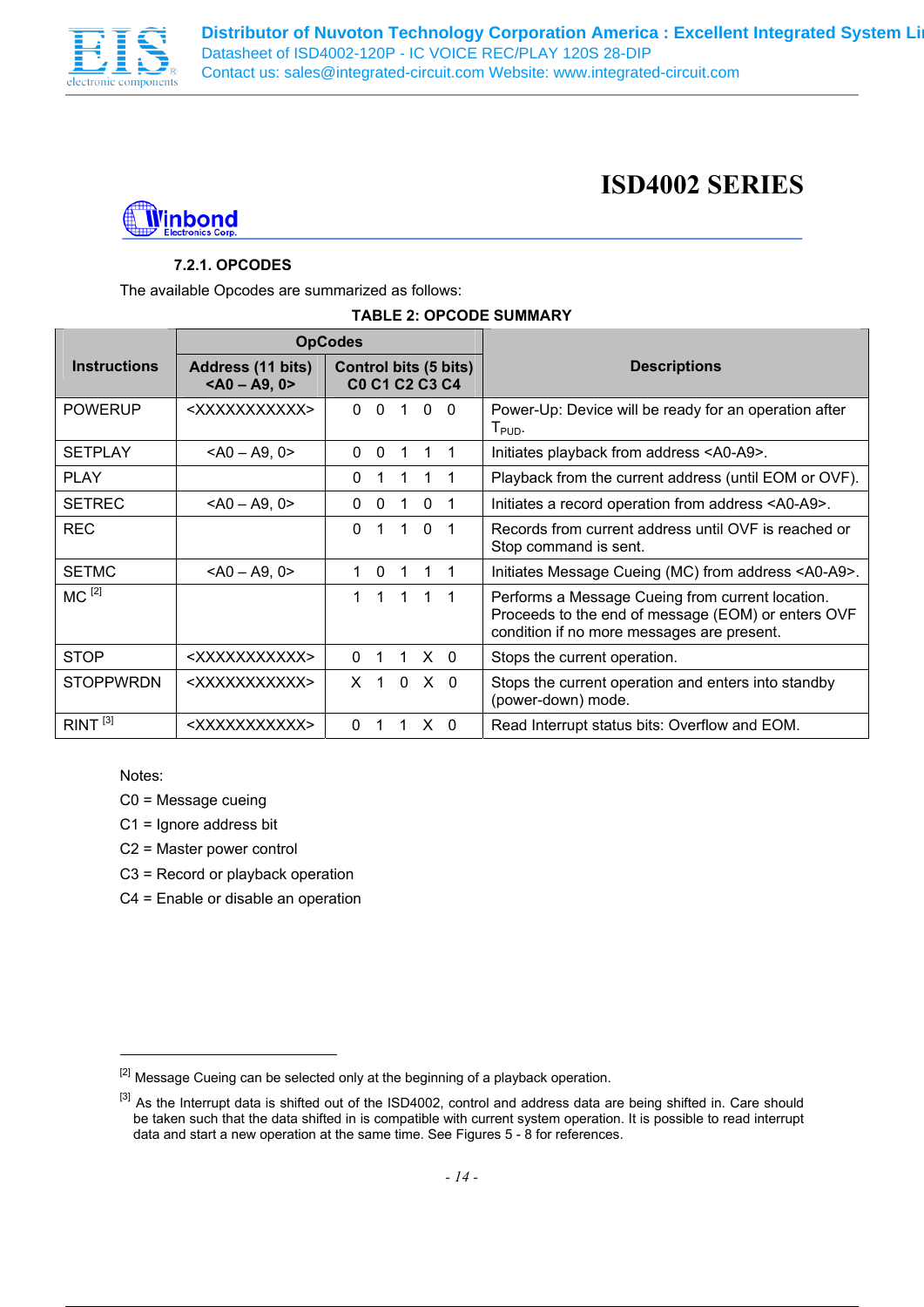

### **ISD4002 SERIES**



#### **7.2.2. SPI Diagrams**



**FIGURE 3: SPI INTERFACE SIMPLIFIED BLOCK DIAGRAM** 

The following diagram describes the SPI port and the control bits associated with it.





*Publication Release Date: September 2003 - 15 - Revision 1*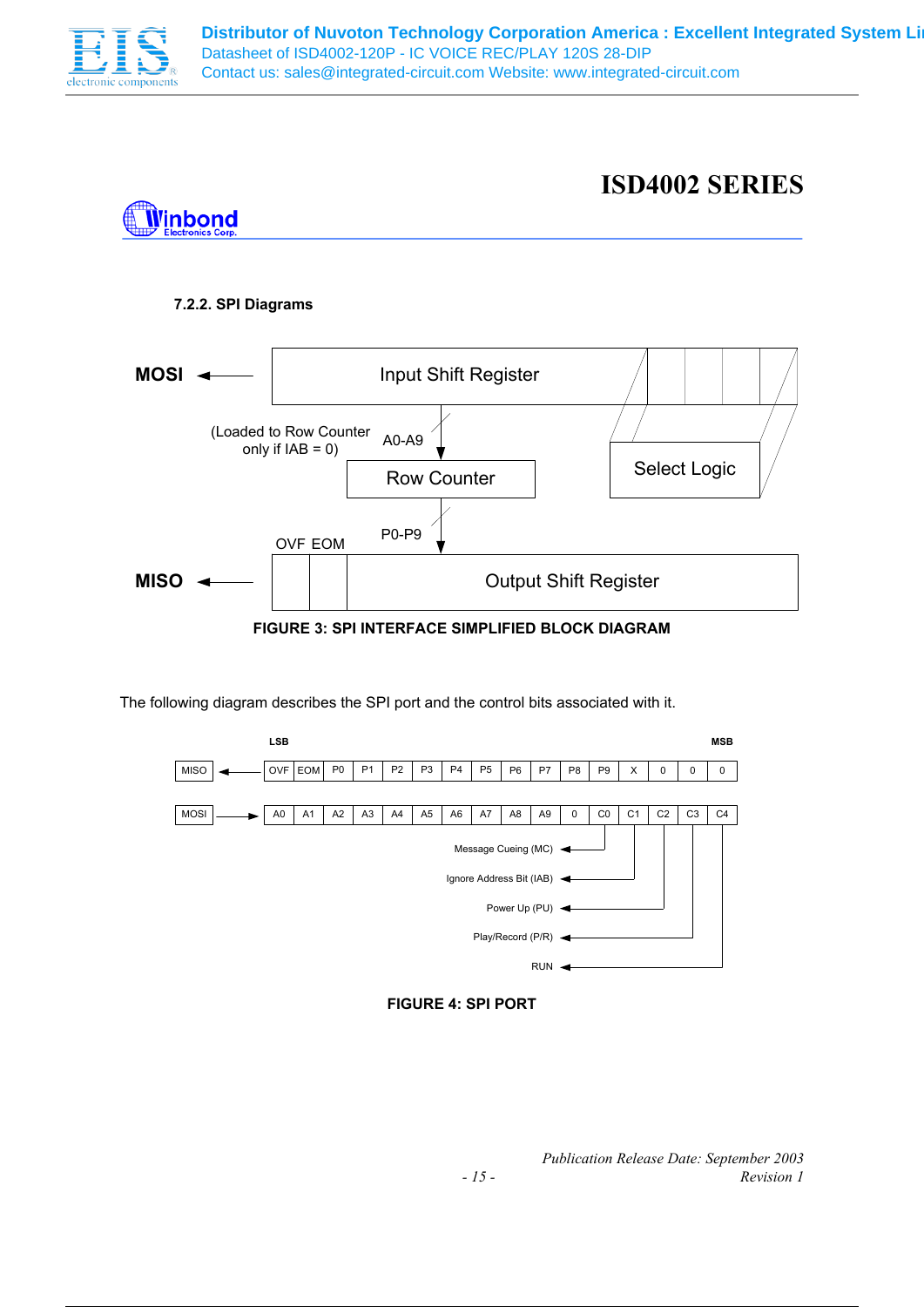

 $\overline{a}$ 

### **ISD4002 SERIES**



### **7.2.3. SPI Control and Output Registers**

The SPI control register provides control of individual device functions such as play, record, message cueing, power-up and power-down, start and stop operations, and ignore address pointers.

| <b>Control Bit</b>  | <b>Control Register</b> | <b>Bit</b> | <b>Device Function</b>                 |  |
|---------------------|-------------------------|------------|----------------------------------------|--|
| CO                  | <b>MC</b>               |            | <b>Message Cueing function</b>         |  |
|                     | =                       | 1          | Enable Message Cueing                  |  |
|                     | =                       | 0          | Disable Message Cueing                 |  |
| C <sub>1</sub>      | $IAB$ <sup>[4]</sup>    |            | Ignore Address bit                     |  |
|                     | =                       | 1          | Ignore input address register (A0-A9)  |  |
|                     | =                       | 0          | Use the input address register (A0-A9) |  |
| C <sub>2</sub>      | PU                      |            | Power Up bit                           |  |
|                     | =                       | 1          | Power-Up                               |  |
|                     | =                       | 0          | Power-Down                             |  |
| C <sub>3</sub>      | P/R                     |            | Playback or Record bit                 |  |
|                     | =                       | 1          | Play                                   |  |
|                     | =                       | 0          | Record                                 |  |
| C <sub>4</sub>      | <b>RUN</b>              |            | Enable or Disable an operation         |  |
|                     | =                       | 1          | Start                                  |  |
|                     | =                       | 0          | Stop                                   |  |
| <b>Address Bits</b> | A0-A9                   |            | Input address register                 |  |

### **TABLE 3: SPI CONTROL REGISTERS**

#### **TABLE 4: SPI OUTPUT REGISTERS**

| <b>Output Bits</b> | <b>Description</b>                 |
|--------------------|------------------------------------|
| <b>OVF</b>         | Overflow                           |
| EOM                | End-of-Message                     |
| $P0-P9$            | Output of the row pointer register |

<sup>&</sup>lt;sup>[4]</sup> When IAB (Ignore Address Bit) is set to 0, a playback or record operation starts from address (A0-A9). For consecutive playback or record, IAB should be changed to a 1 before the end of that row (see RAC timing). Otherwise the ISD4002 will repeat the operation from the same row address. For memory management, the Row Address Clock (RAC) signal and IAB can be used to move around the memory segments.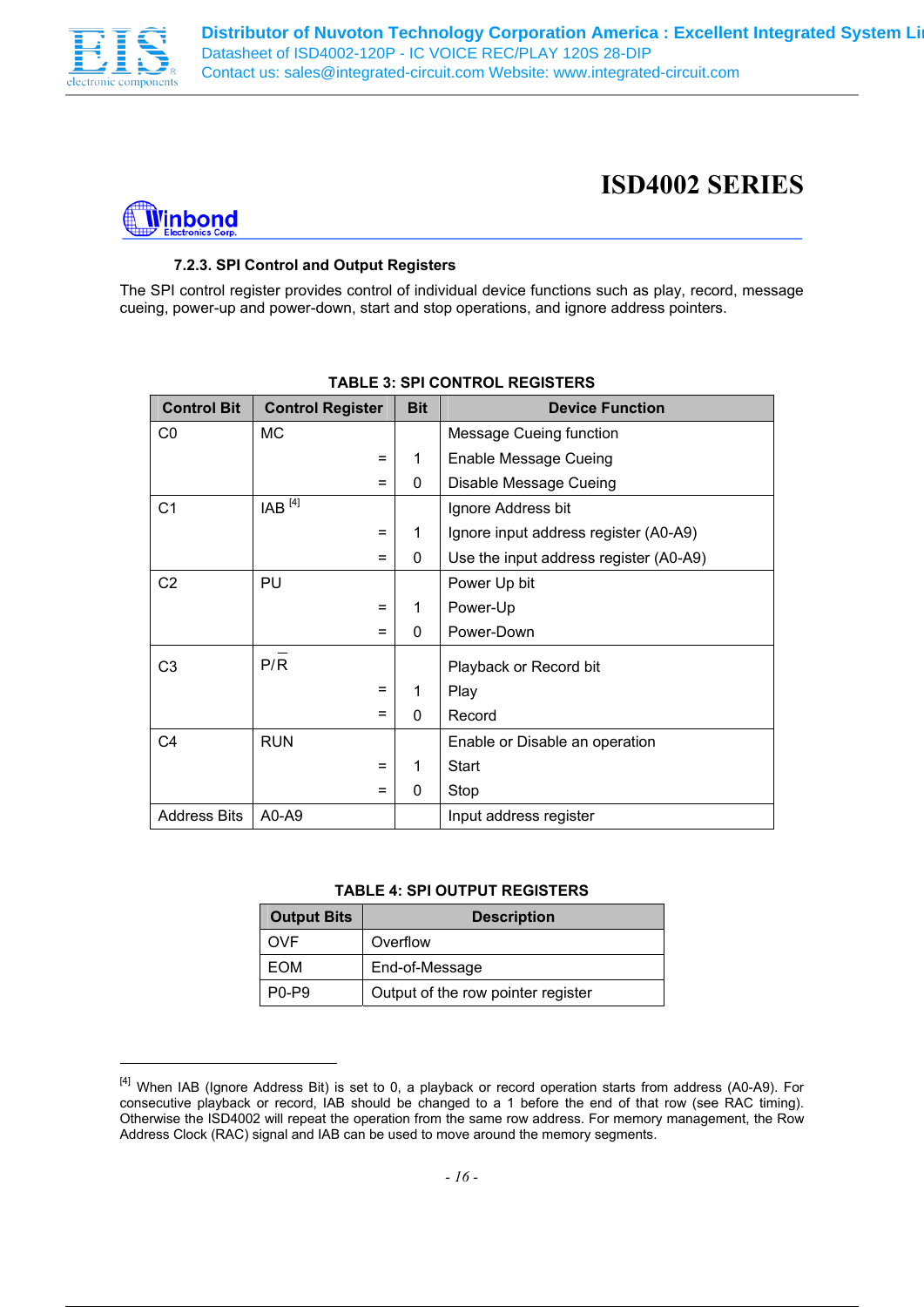



#### **Message Cueing**

Message cueing (MC) allows the user to skip through messages, without knowing the actual physical location of the messages. It will stop when an EOM marker is reached. Then, the internal address counter will point to the next message. Also, it will enter into OVF condition when it reaches the end of memory. In this mode, the messages are skipped 1,600 times faster than the normal playback mode.

#### **Power-Up Sequence**

The ISD4002 will be ready for an operation after power-up command is sent and followed by the  $T_{PUD}$ timing (25 ms for 8 KHz sampling rate). Refer to the AC timing table for other  $T_{PUD}$  values with respect to different sampling rates.

The following sequences are recommended for optimized Record and Playback operations.

#### *Record Mode*

- 1. Send POWERUP command.
- 2. Wait  $T_{\text{PID}}$  (power-up delay).
- 3. Send POWERUP command.
- 4. Wait 2 x  $T_{PUD}$  (power-up delay).
- 5. a). Send SETREC command with address xx, or
	- b). Send REC command (recording from current location).
- 6. Send STOP command to stop recording.
- 7. Wait T<sub>STOP/PAUSE</sub>

For 5.a), the device will start recording at address xx and will generate an interrupt when an overflow (end of memory array) is reached, if no STOP command is sent before that. Then, it will automatic stop recording operation.

#### *Playback Mode*

- 1. Send POWERUP command
- 2. Wait  $T_{\text{PID}}$  (power-up delay)
- 3. a). Send SETPLAY command with address xx, or
	- b). Send PLAY command (playback from current location).
- 4. a). Send STOP command to halt the playback operation, or
	- b). Wait for playback operation to stop automatically, when an EOM or OVF is reached.
- 5. Wait T<sub>STOP/PAUSE.</sub>

For 3.a), the device will start playback at address xx and it will generate an interrupt when an EOM or OVF is reached. It will then stop playback operation.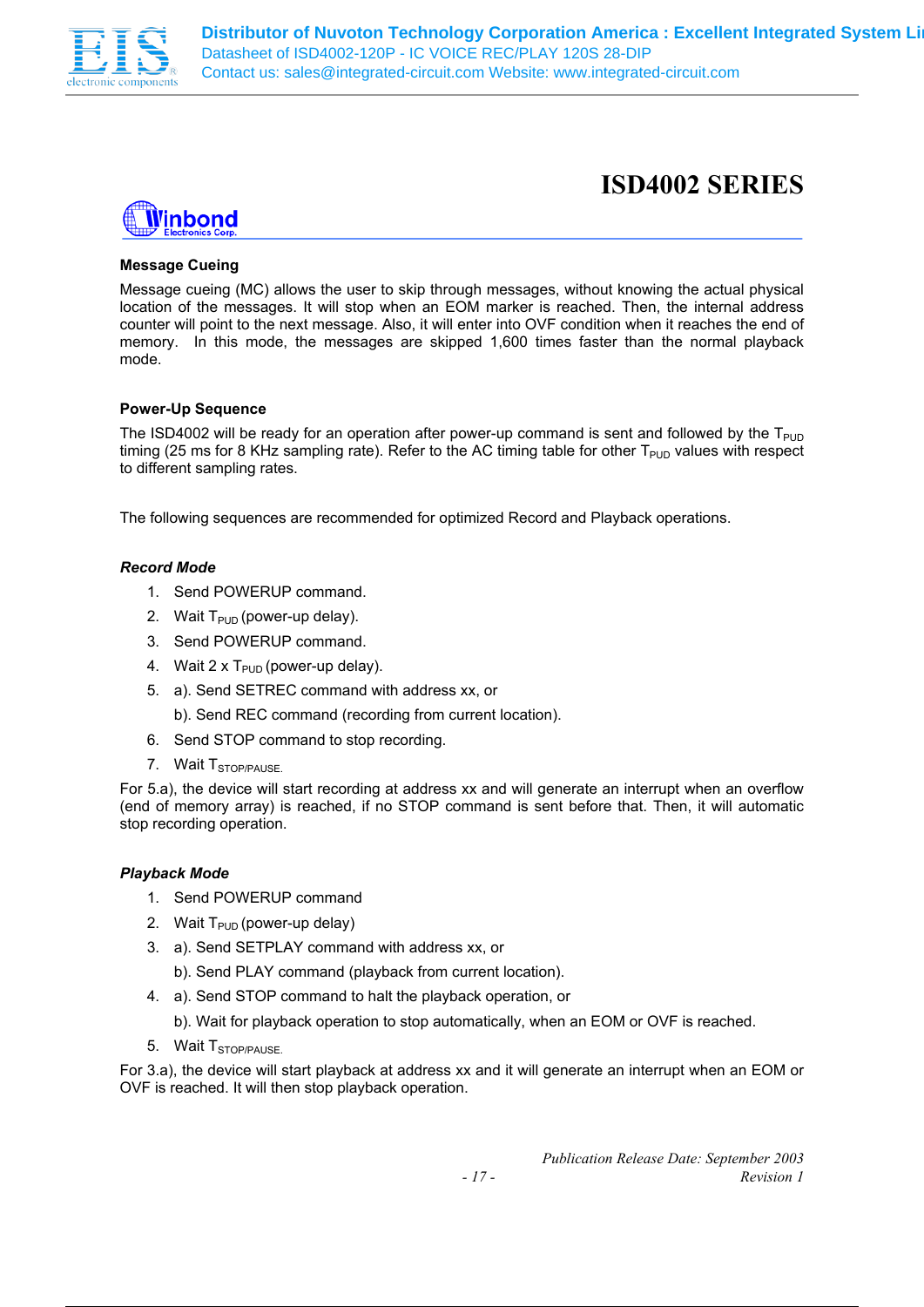

### **ISD4002 SERIES**



### **8. TIMING DIAGRAMS**



**FIGURE 5: TIMING DIAGRAM** 



**FIGURE 6: 8-BIT COMMAND FORMAT**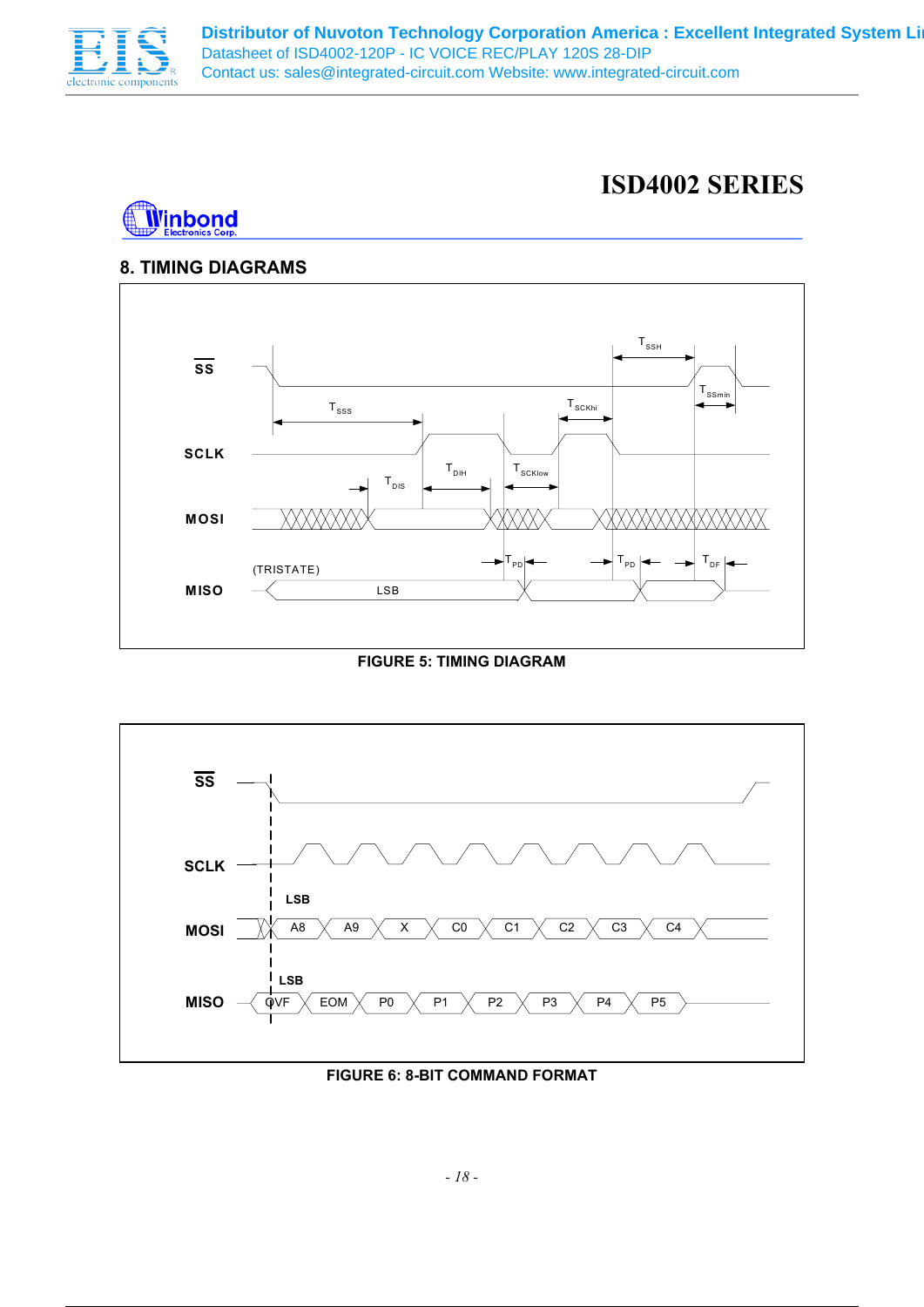

### **ISD4002 SERIES**



### **FIGURE 7: 16-BIT COMMAND FORMAT**



### **FIGURE 8: PLAYBACK/RECORD AND STOP CYCLE**

*Publication Release Date: September 2003 - 19 - Revision 1*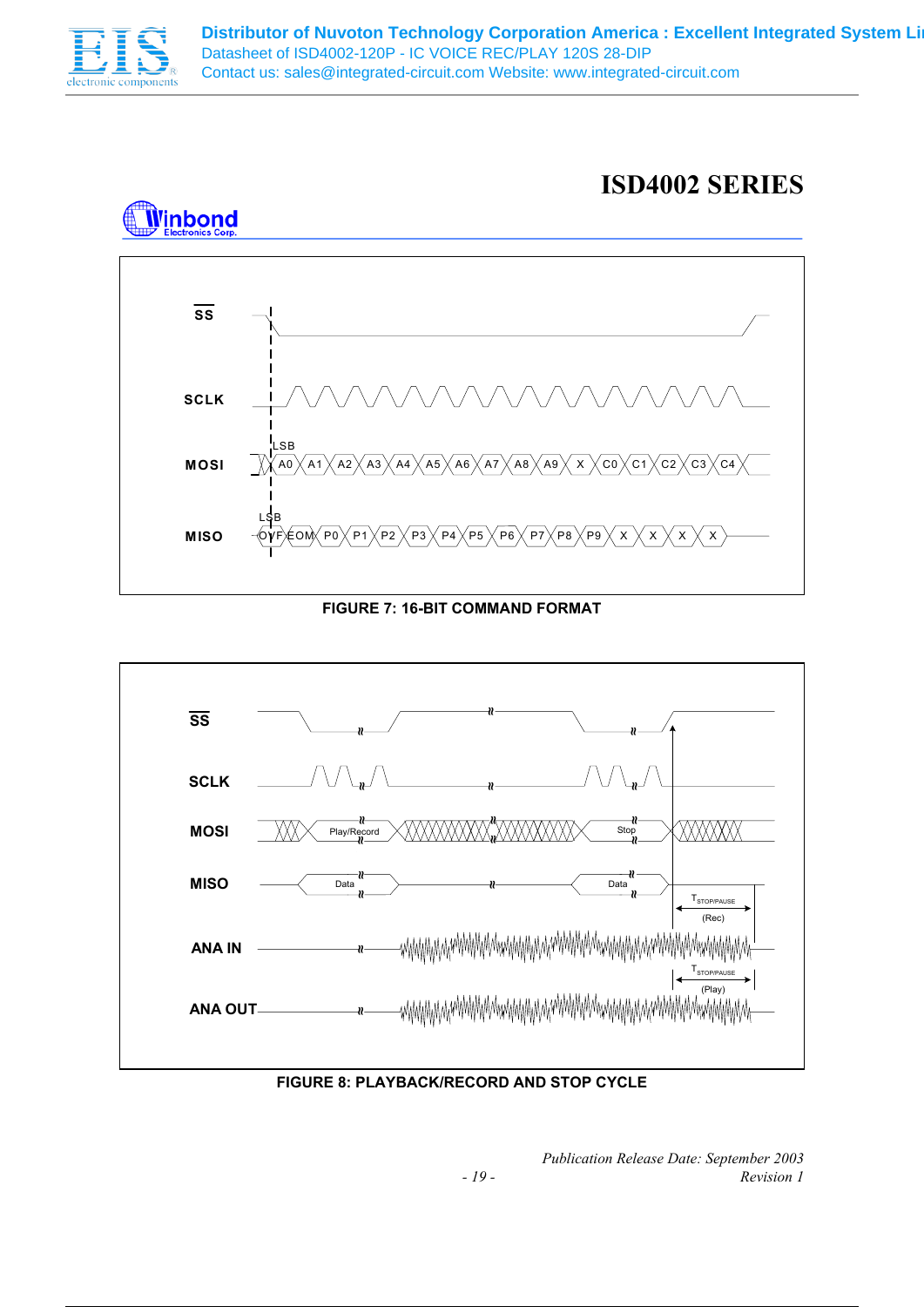



### **9. ABSOLUTE MAXIMUM RATINGS**

#### **TABLE 5: ABSOLUTE MAXIMUM RATINGS (PACKAGED PARTS)**

| <b>CONDITIONS</b>                                                                            | <b>VALUES</b>                          |
|----------------------------------------------------------------------------------------------|----------------------------------------|
| Junction temperature                                                                         | $150^{\circ}$ C                        |
| Storage temperature range                                                                    | $-65^{\circ}$ C to $+150^{\circ}$ C    |
| Voltage applied to any pin                                                                   | $(V_{SS} - 0.3V)$ to $(V_{CC} + 0.3V)$ |
| Voltage applied to any pin (Input current limited to $\pm 20$ mA)                            | $(V_{SS} - 1.0V)$ to $(V_{CC} + 1.0V)$ |
| Voltage applied to MOSI, SCLK, and SS pins<br>(Input current limited to $\pm 20 \text{mA}$ ) | $(V_{SS} - 1.0 V)$ to 5.5V             |
| Lead temperature (soldering - 10 seconds)                                                    | $300^{\circ}$ C                        |
| $V_{\rm CC} - V_{\rm SS}$                                                                    | $-0.3V$ to $+7.0V$                     |

#### **TABLE 6: ABSOLUTE MAXIMUM RATINGS (DIE)**

| <b>CONDITIONS</b>                                                                            | <b>VALUES</b>                          |
|----------------------------------------------------------------------------------------------|----------------------------------------|
| Junction temperature                                                                         | $150^{\circ}$ C                        |
| Storage temperature range                                                                    | $-65^{\circ}$ C to $+150^{\circ}$ C    |
| Voltage applied to any pad                                                                   | $(V_{SS} - 0.3V)$ to $(V_{CC} + 0.3V)$ |
| Voltage applied to any pad (Input current limited to $\pm 20$ mA)                            | $(V_{SS} - 1.0V)$ to $(V_{CC} + 1.0V)$ |
| Voltage applied to MOSI, SCLK, and SS pins<br>(Input current limited to $\pm 20 \text{mA}$ ) | $(V_{SS} - 1.0 V)$ to 5.5V             |
| $V_{\rm CC} - V_{\rm SS}$                                                                    | $-0.3V$ to $+7.0V$                     |

Note: Stresses above those listed may cause permanent damage to the device. Exposure to the absolute maximum ratings may affect device reliability and performance. Functional operation is not implied at these conditions.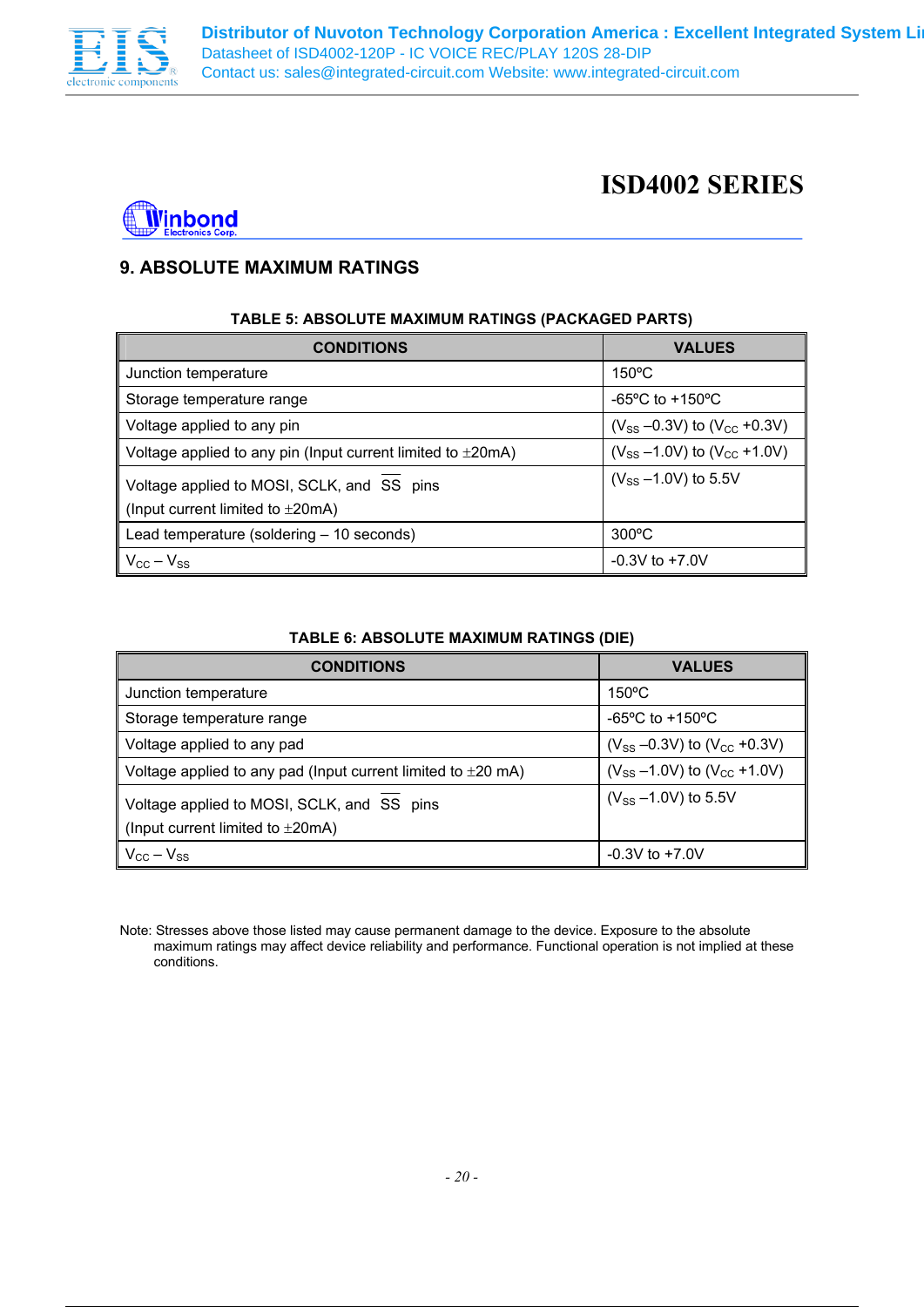



### **9.1. OPERATING CONDITIONS**

| TABLE 7: OPERATING CONDITIONS (PACKAGED PARTS)            |                                    |  |  |  |  |  |
|-----------------------------------------------------------|------------------------------------|--|--|--|--|--|
| <b>CONDITION</b>                                          | <b>VALUE</b>                       |  |  |  |  |  |
| Commercial operating temperature range (Case temperature) | $0^{\circ}$ C to +70 $^{\circ}$ C  |  |  |  |  |  |
| Extended operating temperature (Case temperature)         | $-20^{\circ}$ C to $+70^{\circ}$ C |  |  |  |  |  |
| Industrial operating temperature (Case temperature)       | $-40^{\circ}$ C to $+85^{\circ}$ C |  |  |  |  |  |
| Supply voltage $(V_{CC})$ <sup>[1]</sup>                  | $+2.7V$ to $+3.3V$                 |  |  |  |  |  |
| Ground voltage $(V_{SS})^{[2]}$                           | 0V                                 |  |  |  |  |  |

### **TABLE 7: OPERATING CONDITIONS (PACKAGED PARTS)**

#### **TABLE 8: OPERATING CONDITIONS (DIE)**

| <b>CONDITION</b>                         | <b>VALUE</b>                                 |
|------------------------------------------|----------------------------------------------|
| Commercial operating temperature range   | $\overline{0}^{\circ}$ C to +50 $^{\circ}$ C |
| Supply voltage $(V_{CC})$ <sup>[1]</sup> | $+2.7V$ to $+3.3V$                           |
| Ground voltage $(V_{SS})^{[2]}$          | 0V                                           |

 $^{[1]}$   $\rm V_{CC}$  =  $\rm V_{CCA}$  =  $\rm V_{CCD}$  ${}^{[2]}V_{\rm SS} = V_{\rm SSA}$   $=$   $V_{\rm SSD}$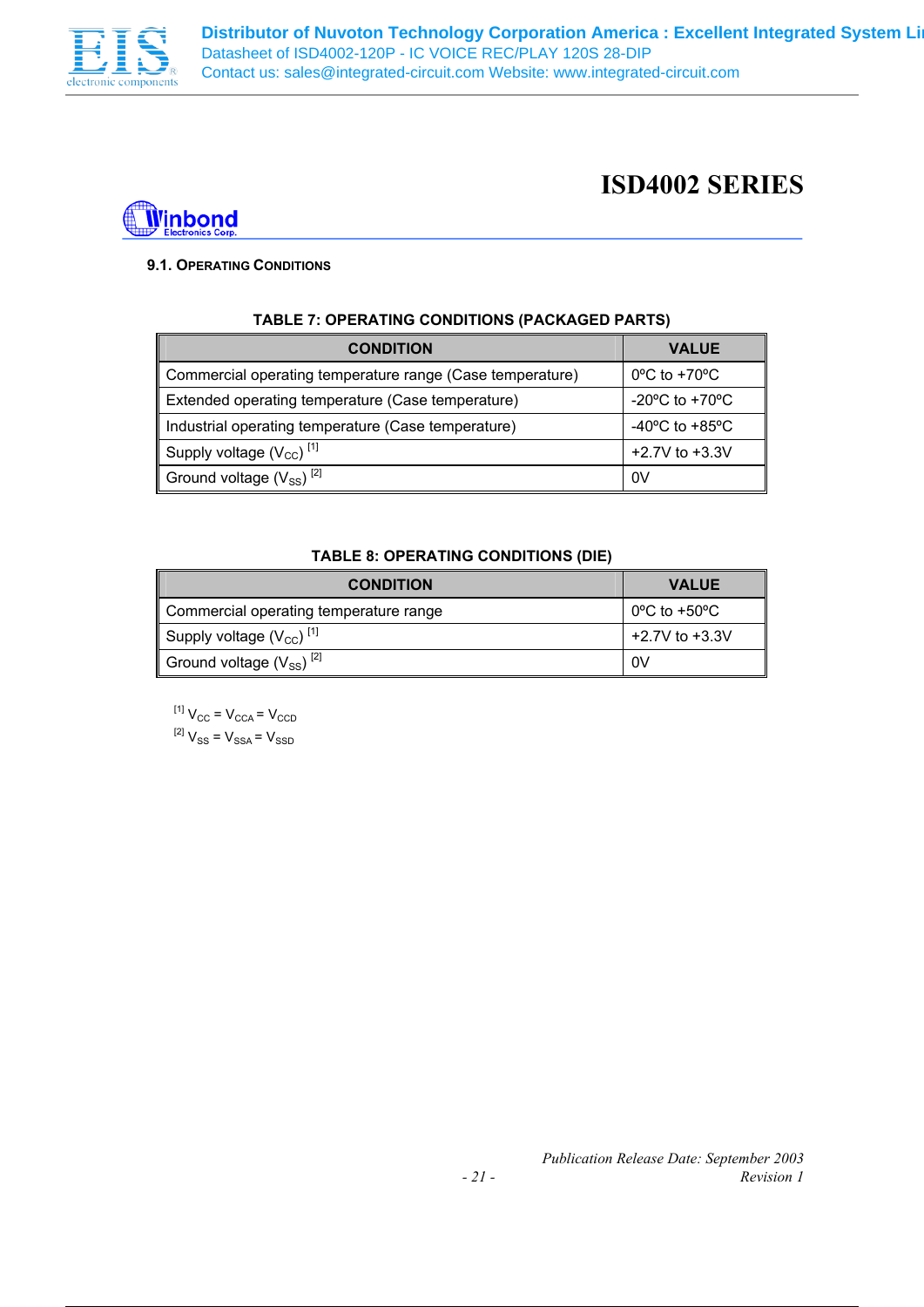



### **10. ELECTRICAL CHARACTERISTICS**

### **10.1. PARAMETERS FOR PACKAGED PARTS**

| <b>PARAMETER</b>                             | <b>SYMBOL</b>    | MIN <sup>[2]</sup> | $TYP^{[1]}$  | $MAX^{[2]}$        | <b>UNITS</b> | <b>CONDITIONS</b>              |
|----------------------------------------------|------------------|--------------------|--------------|--------------------|--------------|--------------------------------|
| Input Low Voltage                            | $V_{IL}$         |                    |              | $V_{\rm CC}$ x 0.2 | v            |                                |
| Input High Voltage                           | $V_{\text{IH}}$  | $V_{CC}$ x 0.8     |              |                    | V            |                                |
| <b>Output Low Voltage</b>                    | $V_{OL}$         |                    |              | 0.4                | V            | $I_{OL}$ = 10 µA               |
| RAC, INT Output Low Voltage                  | $V_{OL1}$        |                    |              | 0.4                | $\vee$       | $I_{OL}$ = 1 mA                |
| Output High Voltage                          | $V_{OH}$         | $V_{CC}$ x 0.4     |              |                    | V            | $I_{OH}$ = -10 µA              |
| V <sub>cc</sub> Current (Operating)          | $I_{\rm CC}$     |                    |              |                    |              |                                |
| - Playback                                   |                  |                    | 15           | 30                 | mA           | $R_{\text{EXT}} = \infty$ [3]  |
| - Record                                     |                  |                    | 25           | 40                 | mA           | $R_{\text{EXT}} = \infty$ [3]  |
| V <sub>CC</sub> Current (Standby)            | $I_{SB}$         |                    | 1            | 10                 | μA           | [3] [4]                        |
| Input Leakage Current                        | $I_{IL}$         |                    |              | ±1                 | μA           |                                |
| <b>MISO Tristate Current</b>                 | $I_{HZ}$         |                    | $\mathbf{1}$ | 10                 | μA           |                                |
| Output Load Impedance                        | $R_{\text{EXT}}$ | 5                  |              |                    | KΩ           |                                |
| ANA IN+ Input Resistance                     | $R_{ANA IN^+}$   | 2.2                | 3.0          | 3.8                | KΩ           |                                |
| <b>ANA IN- Input Resistance</b>              | $R_{ANA IN}$     | 40                 | 56           | 71                 | KΩ           |                                |
| ANA IN+ or ANA IN- to AUD<br><b>OUT Gain</b> | $A_{APP}$        | 20                 | 23           | 26                 | dB           | 1 KHz<br>sinewave input<br>[5] |

#### **TABLE 9: DC PARAMETERS**

#### Notes:

<sup>[1]</sup> Typical values @ T<sub>A</sub> = 25°C and V<sub>CC</sub> = 3.0V.

<sup>[2]</sup> All Min/Max limits are guaranteed by Winbond via electronical testing or characterization. Not all specifications are 100 percent tested.

 $[3]$  V<sub>CCA</sub> and V<sub>CCD</sub> connected together.

 $[4]$  SS = V<sub>CCA</sub> = V<sub>CCD</sub>, XCLK = MOSI = V<sub>SSA</sub> = V<sub>SSA</sub> and all other pins floating.

 $[5]$  Measured with AutoMute feature disabled.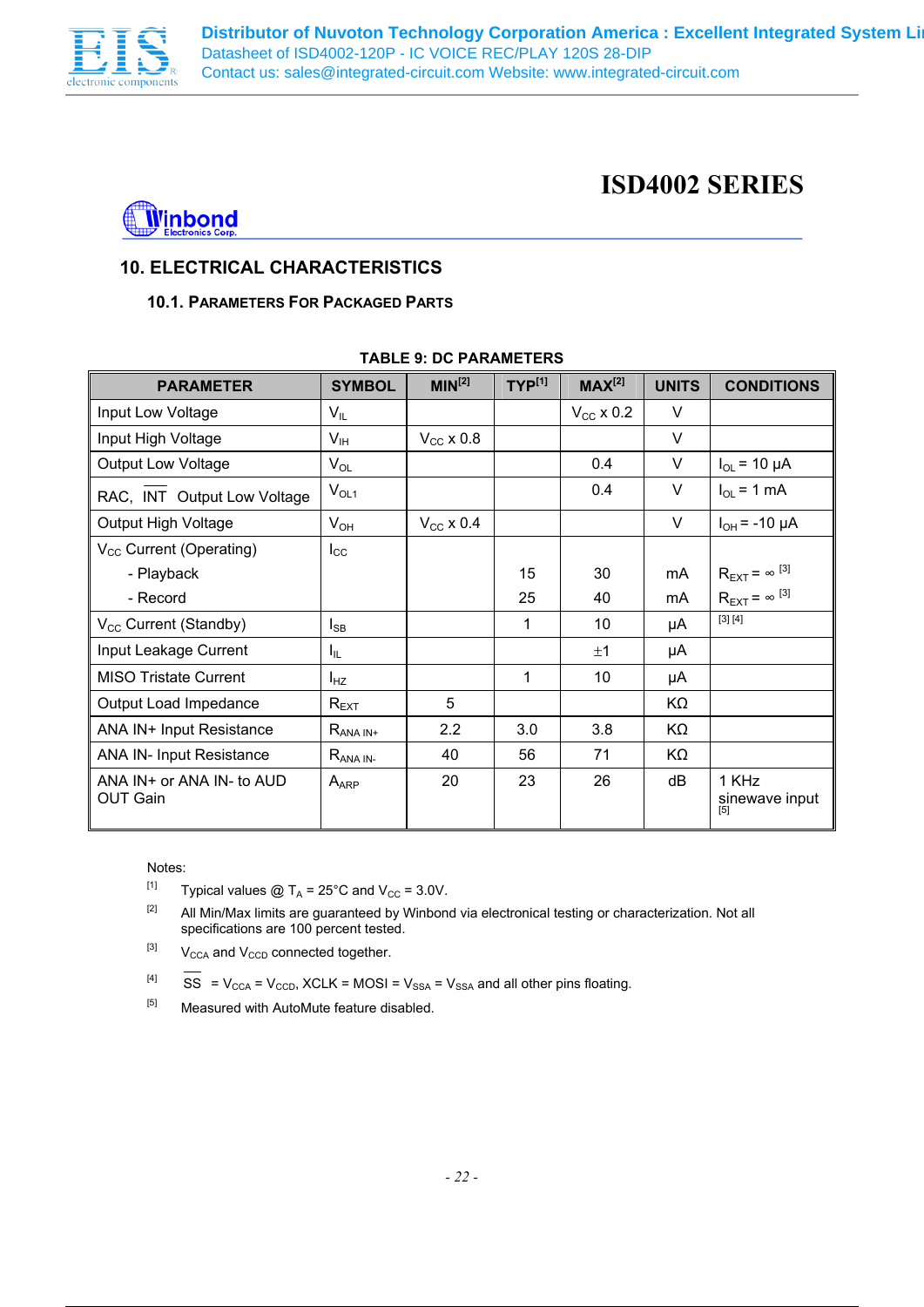

| Winbong          |
|------------------|
| lectronics Corp. |

| <b>CHARACTERISTIC</b>            | <b>SYMBOL</b>                           | MIN <sup>[2]</sup> | $TYP^{[1]}$  | $MAX^{[2]}$    | <b>UNITS</b> | <b>CONDITIONS</b>                                                                                                                                                                     |
|----------------------------------|-----------------------------------------|--------------------|--------------|----------------|--------------|---------------------------------------------------------------------------------------------------------------------------------------------------------------------------------------|
| <b>Sampling Frequency</b>        | $F_S$                                   |                    |              |                |              |                                                                                                                                                                                       |
| ISD4002-120                      |                                         |                    | 8.0          |                | <b>KHz</b>   | $[5]$                                                                                                                                                                                 |
| ISD4002-150                      |                                         |                    | 6.4          |                | <b>KHz</b>   | $[5]$                                                                                                                                                                                 |
| ISD4002-180                      |                                         |                    | 5.3          |                | <b>KHz</b>   | $[5] % \begin{center} \includegraphics[width=\linewidth]{imagesSupplemental/Imit} \caption{The image shows the image shows a single number of times.} \label{fig:limal} \end{center}$ |
| ISD4002-240                      |                                         |                    | 4.0          |                | KHz          | $[5]$                                                                                                                                                                                 |
| <b>Filter Pass Band</b>          | $F_{CF}$                                |                    |              |                |              |                                                                                                                                                                                       |
| ISD4002-120                      |                                         |                    | 3.4          |                | <b>KHz</b>   | 3 dB Roll-Off Point[3][7]                                                                                                                                                             |
| ISD4002-150                      |                                         |                    | 2.7          |                | <b>KHz</b>   | 3 dB Roll-Off Point[3][7]                                                                                                                                                             |
| ISD4002-180                      |                                         |                    | 2.3          |                | <b>KHz</b>   | 3 dB Roll-Off Point[3][7]                                                                                                                                                             |
| ISD4002-240                      |                                         |                    | 1.7          |                | <b>KHz</b>   | 3 dB Roll-Off Point[3][7]                                                                                                                                                             |
| <b>Record Duration</b>           | $T_{REC}$                               |                    |              |                |              |                                                                                                                                                                                       |
| ISD4002-120                      |                                         |                    | 120          |                | sec          | $\left[ 6\right]$                                                                                                                                                                     |
| ISD4002-150                      |                                         |                    | 150          |                | sec          | [6]                                                                                                                                                                                   |
| ISD4002-180                      |                                         |                    | 180          |                | sec          | [6]                                                                                                                                                                                   |
| ISD4002-240                      |                                         |                    | 240          |                |              | [6]                                                                                                                                                                                   |
|                                  |                                         |                    |              |                | sec          |                                                                                                                                                                                       |
| <b>Playback Duration</b>         | T <sub>PLAY</sub>                       |                    | 120          |                |              | [6]                                                                                                                                                                                   |
| ISD4002-120                      |                                         |                    |              |                | sec          | [6]                                                                                                                                                                                   |
| ISD4002-150                      |                                         |                    | 150          |                | sec          | [6]                                                                                                                                                                                   |
| ISD4002-180                      |                                         |                    | 180          |                | sec          | [6]                                                                                                                                                                                   |
| ISD4002-240                      |                                         |                    | 240          |                | sec          |                                                                                                                                                                                       |
| Power-Up Delay                   | $T_{\scriptsize{\text{PUD}}}$           |                    |              |                |              |                                                                                                                                                                                       |
| ISD4002-120                      |                                         |                    | 25           |                | msec         |                                                                                                                                                                                       |
| ISD4002-150                      |                                         |                    | 31.25        |                | msec         |                                                                                                                                                                                       |
| ISD4002-180                      |                                         |                    | 37.5         |                | msec         |                                                                                                                                                                                       |
| ISD4002-240                      |                                         |                    | 50           |                | msec         |                                                                                                                                                                                       |
| Stop or Pause in Record or Play  | T <sub>STOP</sub> or T <sub>PAUSE</sub> |                    |              |                |              |                                                                                                                                                                                       |
| ISD4002-120                      |                                         |                    | 50           |                | msec         |                                                                                                                                                                                       |
| ISD4002-150                      |                                         |                    | 62.5         |                | msec         |                                                                                                                                                                                       |
| ISD4002-180                      |                                         |                    | 75           |                | msec         |                                                                                                                                                                                       |
| ISD4002-240                      |                                         |                    | 100          |                | msec         |                                                                                                                                                                                       |
| <b>RAC Clock Period</b>          | T <sub>RAC</sub>                        |                    |              |                |              |                                                                                                                                                                                       |
| ISD4002-120                      |                                         |                    | 200          |                | msec         | $[10]$                                                                                                                                                                                |
| ISD4002-150                      |                                         |                    | 250          |                | msec         | $[10]$                                                                                                                                                                                |
| ISD4002-180                      |                                         |                    | 300          |                | msec         | $[10]$                                                                                                                                                                                |
| ISD4002-240                      |                                         |                    | 400          |                | msec         | $[10]$                                                                                                                                                                                |
| <b>RAC Clock Low Time</b>        | $T_{\sf RACL}$                          |                    |              |                |              |                                                                                                                                                                                       |
| ISD4002-120                      |                                         |                    | 25           |                | msec         |                                                                                                                                                                                       |
| ISD4002-150                      |                                         |                    | 31.25        |                | msec         |                                                                                                                                                                                       |
| ISD4002-180                      |                                         |                    | 37.5         |                | msec         |                                                                                                                                                                                       |
| ISD4002-240                      |                                         |                    | 50           |                | msec         |                                                                                                                                                                                       |
| RAC Clock Period in Message      | ${\mathsf T}_{\mathsf{RACM}}$           |                    |              |                |              |                                                                                                                                                                                       |
| Cueing Mode                      |                                         |                    |              |                |              |                                                                                                                                                                                       |
| ISD4002-120                      |                                         |                    | 125          |                | usec         |                                                                                                                                                                                       |
| ISD4002-150                      |                                         |                    | 156.3        |                | usec         |                                                                                                                                                                                       |
| ISD4002-180                      |                                         |                    | 187.5        |                | usec         |                                                                                                                                                                                       |
| ISD4002-240                      |                                         |                    | 250          |                | usec         |                                                                                                                                                                                       |
| RAC Clock Low Time in            | T <sub>RACML</sub>                      |                    |              |                |              |                                                                                                                                                                                       |
| Message Cueing Mode              |                                         |                    |              |                |              |                                                                                                                                                                                       |
| ISD4002-120                      |                                         |                    | 15.63        |                | usec         |                                                                                                                                                                                       |
| ISD4002-150                      |                                         |                    | 19.53        |                | usec         |                                                                                                                                                                                       |
| ISD4002-180                      |                                         |                    | 23.44        |                | usec         |                                                                                                                                                                                       |
| ISD4002-240                      |                                         |                    | 31.25        |                | usec         |                                                                                                                                                                                       |
| <b>Total Harmonic Distortion</b> | THD                                     |                    | $\mathbf{1}$ | $\overline{2}$ | %            | @ 1 KHz sinewave                                                                                                                                                                      |
| <b>ANA IN Input Voltage</b>      | $V_{IN}$                                |                    |              | 32             | mV           | Peak-to-Peak [4] [8] [9]                                                                                                                                                              |
|                                  |                                         |                    |              |                |              |                                                                                                                                                                                       |

#### **TABLE 10: AC PARAMETERS (Packaged Parts)**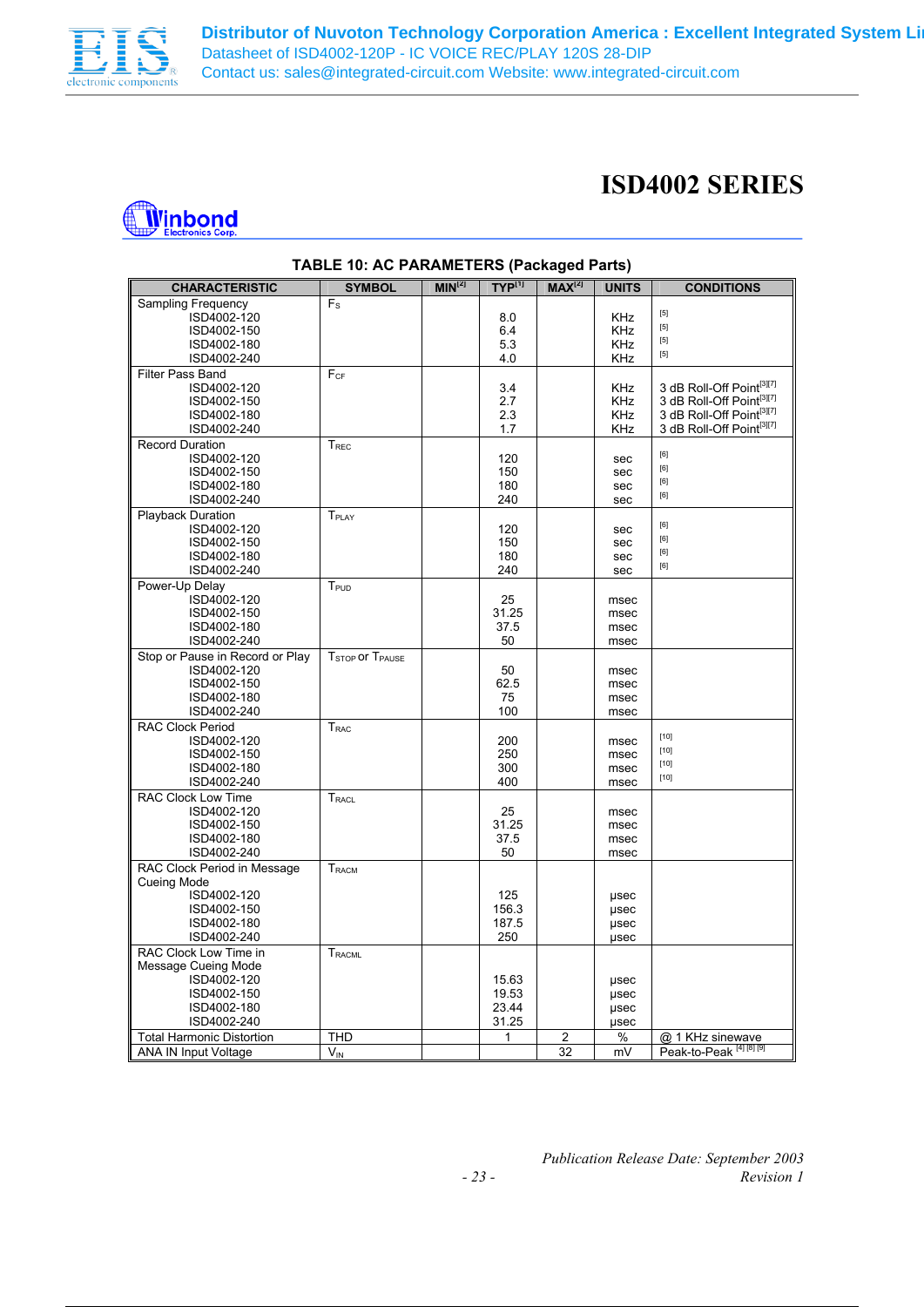

## **i**inbond

#### Notes:

- <sup>[1]</sup> Typical values @ T<sub>A</sub> = 25°C, V<sub>CC</sub> = 3.0V and timing measurement at 50%.
- <sup>[2]</sup> All Min/Max limits are guaranteed by Winbond via electrical testing or characterization. Not all specifications are 100 percent tested.
- <sup>[3]</sup> Low-frequency cutoff depends upon the value of external capacitors (see Pin Descriptions)
- <sup>[4]</sup> Single-ended input mode. In the differential input mode,  $V_{IN}$  maximum for ANA IN+ and ANA IN- is 16 mVp-p.
- <sup>[5]</sup> Sampling Frequency can vary as much as  $\pm$ 2.25 percent over the commercial temperature and voltage ranges, and –6/+4 percent over the extended temperature, industrial temperature and voltage ranges. For greater stability, an external clock can be utilized (see Pin Descriptions)
- $[6]$  Playback and Record Duration can vary as much as  $\pm 2.25$  percent over the commercial temperature and voltage ranges, and –6/+4 percent over the extended temperature, industrial temperature and voltage ranges. For greater stability, an external clock can be utilized (see Pin Descriptions)
- <sup>[7]</sup> Filter specification applies to the antialiasing filter and the smoothing filter. Therefore, from input to output, expect a 6 dB drop by nature of passing through both filters.
- $[8]$  The typical output voltage will be approximately 450 mVp-p with V<sub>IN</sub> at 32 mVp-p.
- $[9]$  For optimal signal quality, this maximum limit is recommended.
- <sup>[10]</sup> When a record command is sent,  $T_{RAC} = T_{RAC} + T_{RACL}$  on the first row address.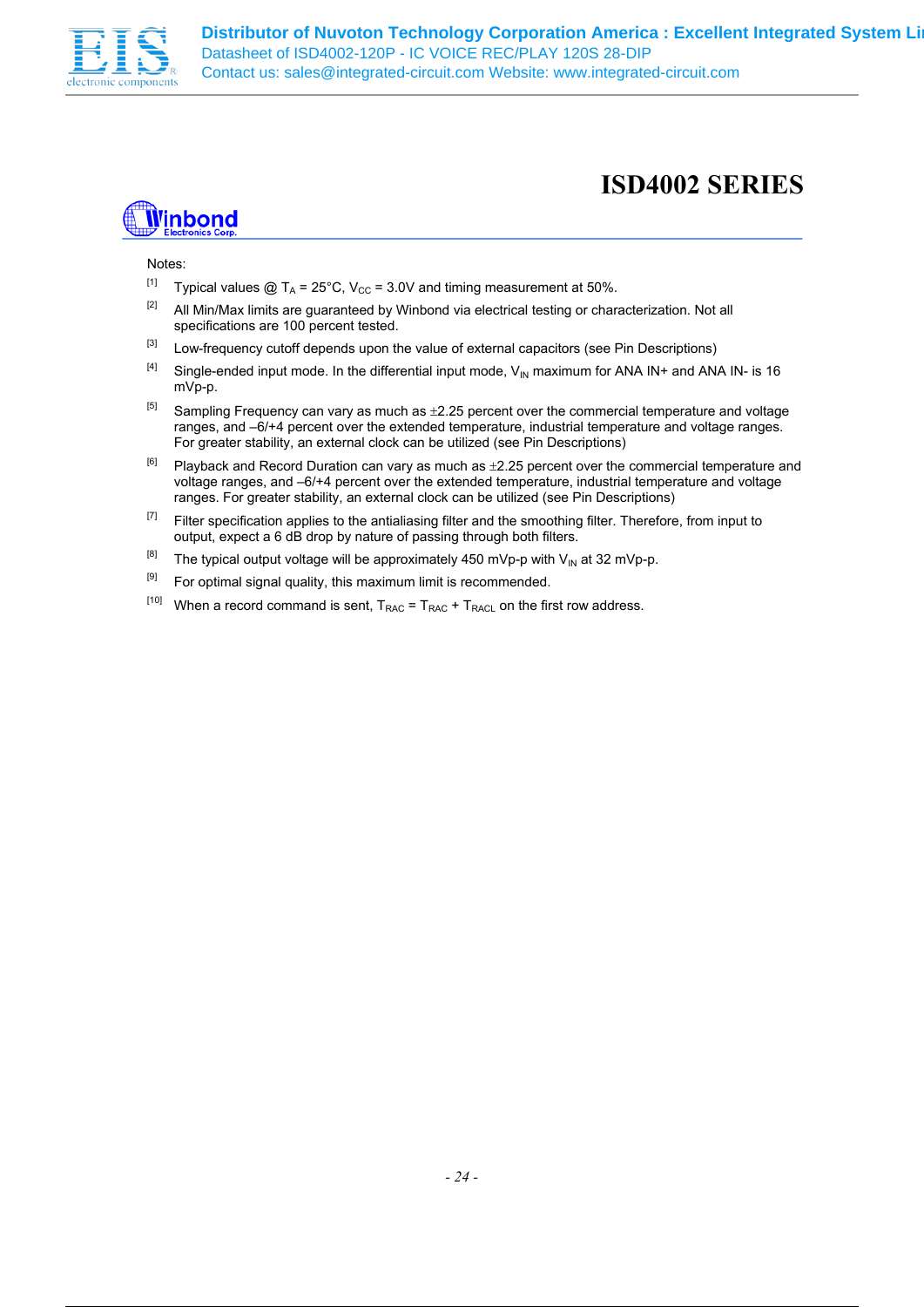



### **10.2. PARAMETERS FOR DIE**

| PARAMETERS <sup>[6]</sup>                        | <b>SYMBOL</b>   | MIN <sup>[2]</sup> | $TYP^{[1]}$ | $MAX^{[2]}$ | <b>UNITS</b> | <b>CONDITIONS</b>                          |
|--------------------------------------------------|-----------------|--------------------|-------------|-------------|--------------|--------------------------------------------|
| $V_{\text{CC}}$ Current (Operating)              | $_{\rm{LCC}}$   |                    |             |             |              |                                            |
| -Playback                                        |                 |                    | 15          | 30          | mA           | $R_{\text{EXT}}$ = $\infty$ <sup>[3]</sup> |
| -Record                                          |                 |                    | 25          | 40          | mA           | l $R_{\text{EXT}} = \infty^{[3]}$          |
| V <sub>cc</sub> Current (Standby)                | <sup>I</sup> SB |                    |             | 10          | μA           | [3] [4]                                    |
| <b>Total Harmonic Distortion</b>                 | THD             |                    |             | 2           | $\%$         | 1 KHz sinewave<br>@                        |
| ANA $IN+$ or ANA $IN-$ to AUD<br><b>OUT Gain</b> | $A_{APP}$       | 20                 | 23          | 26          | dВ           | $[5]$                                      |

#### **TABLE 11: DC PARAMETERS**

#### Notes:

- <sup>[1]</sup> Typical values @ T<sub>A</sub> = 25°C and V<sub>CC</sub> = 3.0V.
- [2] All Min/Max limits are guaranteed by Winbond via electrical testing or characterization. Not all specifications are 100 percent tested.
- $[3]$  V<sub>CCA</sub> and V<sub>CCD</sub> connected together.
- $[4]$  SS = V<sub>CCA</sub> = V<sub>CCD</sub>, XCLK = MOSI = V<sub>SSA</sub> = V<sub>SSA</sub> and all other pins floating.
- [5] Measured with AutoMute feature disabled.
- <sup>[6]</sup> The test coverage for die is limited to room temperature testing. The test conditions may differ from that of packaged parts.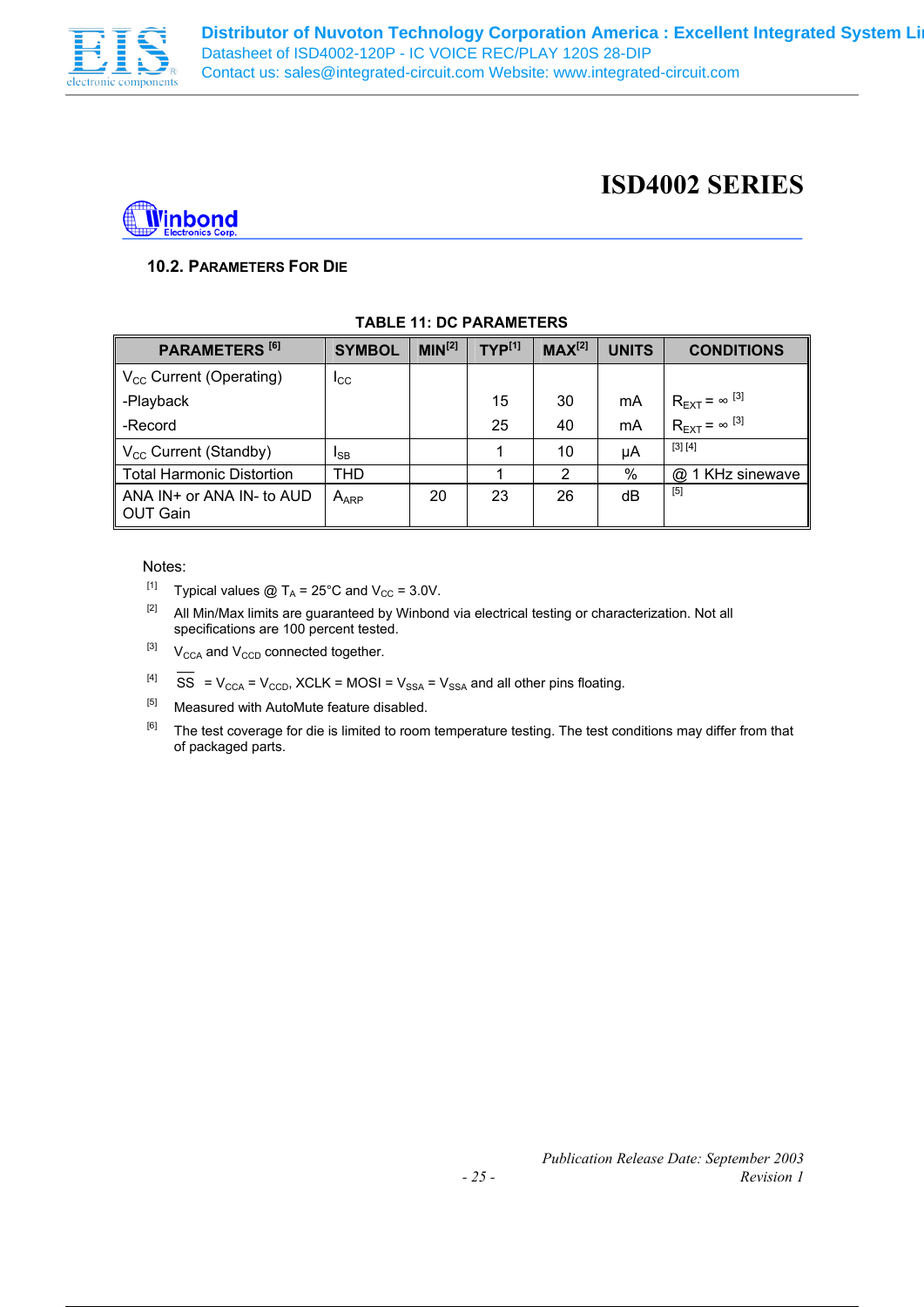



#### **10.3. SPI AC PARAMETERS**

| <b>PARAMETER</b>                     | <b>SYMBOL</b>                          | <b>MIN</b> | <b>TYP</b> | <b>MAX</b> | <b>UNITS</b> | <b>CONDITIONS</b> |
|--------------------------------------|----------------------------------------|------------|------------|------------|--------------|-------------------|
| SS Setup Time                        | $T_{\rm SSS}$                          | 500        |            |            | nsec         |                   |
| SS Hold Time                         | $T_{\scriptscriptstyle{\mathsf{SSH}}}$ | 500        |            |            | nsec         |                   |
| Data in Setup Time                   | $T_{DIS}$                              | 200        |            |            | nsec         |                   |
| Data in Hold Time                    | $T_{DH}$                               | 200        |            |            | nsec         |                   |
| <b>Output Delay</b>                  | ${\mathsf T}_{\mathsf{PD}}$            |            |            | 500        | nsec         |                   |
| Output Delay to HighZ <sup>[2]</sup> | $T_{DF}$                               |            |            | 500        | nsec         |                   |
| SS HIGH                              | $T_{SSmin}$                            | 1          |            |            | usec         |                   |
| <b>SCLK High Time</b>                | ${\mathsf T}_{\mathsf{SCKhi}}$         | 400        |            |            | nsec         |                   |
| <b>SCLK Low Time</b>                 | <b>T</b> <sub>SCKlow</sub>             | 400        |            |            | nsec         |                   |
| <b>CLK Frequency</b>                 | F <sub>0</sub>                         |            |            | 1,000      | <b>KHz</b>   |                   |

#### **TABLE 13: AC PARAMETERS[1]**

Notes:

- [1] Typical values  $\textcircled{2}$  T<sub>A</sub> = 25°C, V<sub>CC</sub> = 3.0V and timing measurement at 50%.
- [2] Tri-state test condition.

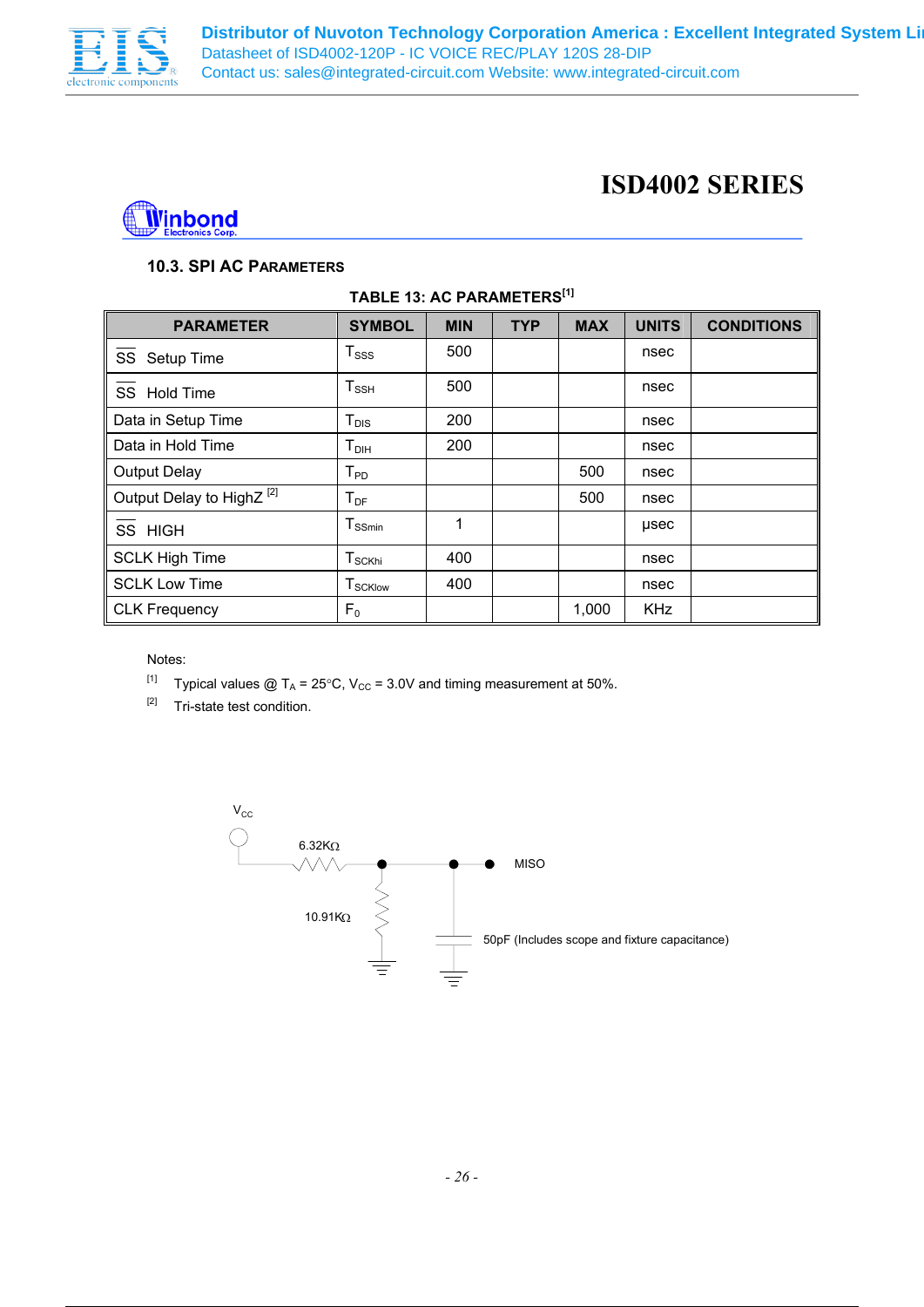



### **11. TYPICAL APPLICATION CIRCUIT**

These application examples are for illustration purposes only. Winbond makes no representation or warranty that such application will be suitable for production.

Make sure all bypass capacitors are as close as possible to the package.



### **FIGURE 9: APPLICATION EXAMPLE USING SPI**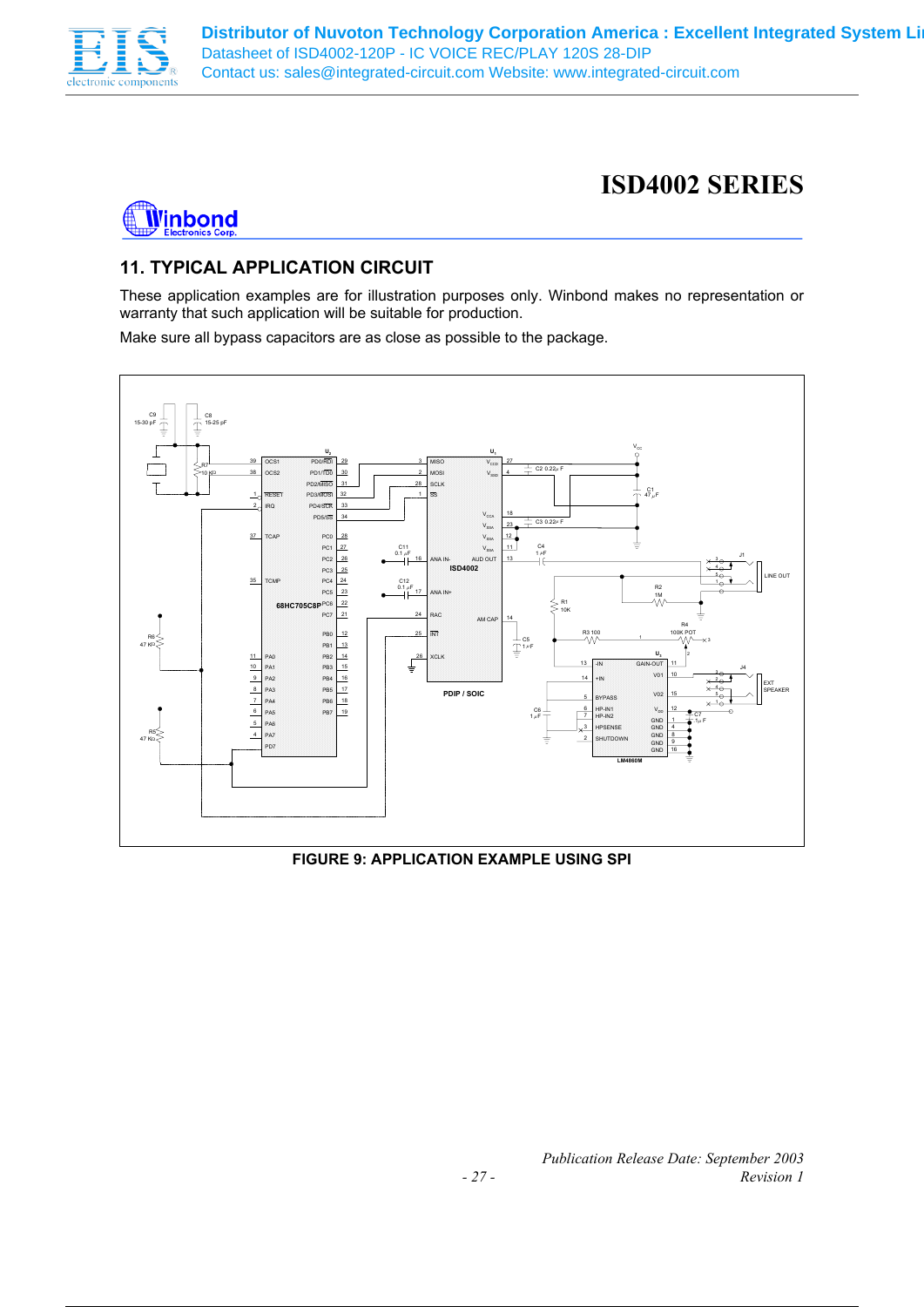

### **ISD4002 SERIES**





### **FIGURE 10: APPLICATION EXAMPLE USING MICROWIRE**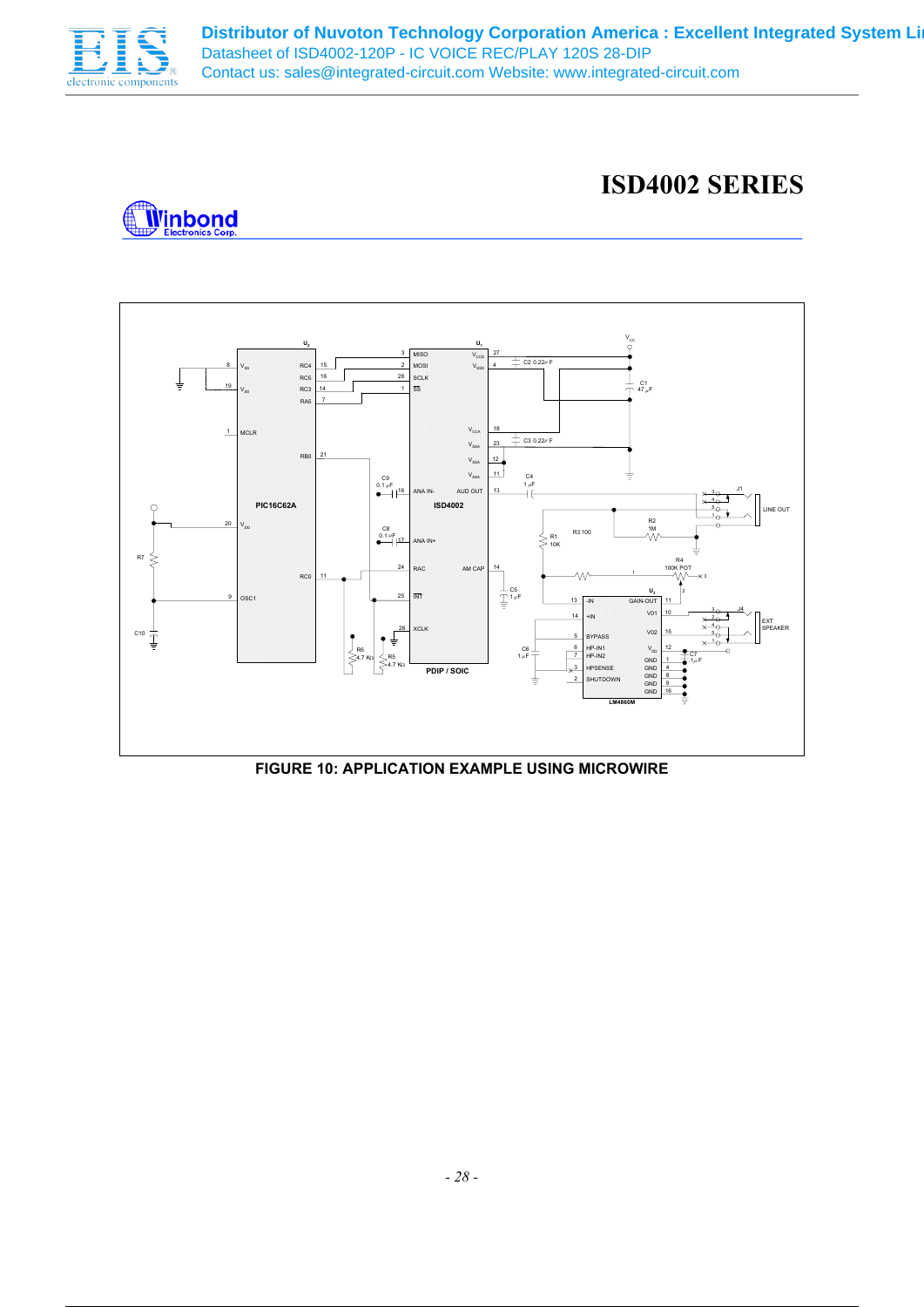

### **ISD4002 SERIES**





**FIGURE 11: APPLICATION EXAMPLE USING SPI PORT ON MICROCONTROLLER**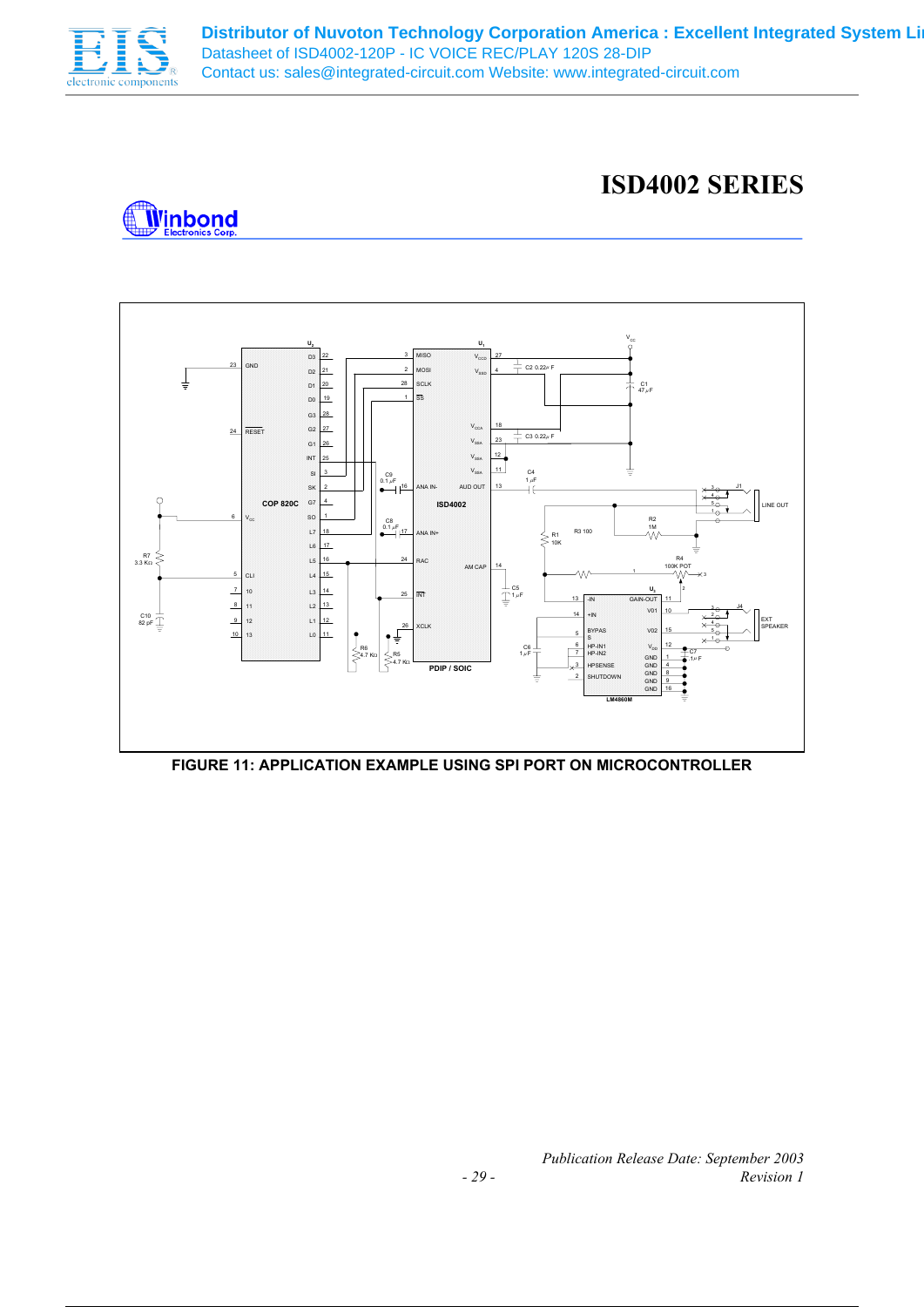



### **12. PACKAGING AND DIE INFORMATION**

**12.1. 28-LEAD 300-MIL PLASTIC SMALL OUTLINE IC (SOIC)** 



|   | <b>INCHES</b> |            |            |            | <b>MILLIMETERS</b> |            |
|---|---------------|------------|------------|------------|--------------------|------------|
|   | <b>Min</b>    | <b>Nom</b> | <b>Max</b> | <b>Min</b> | <b>Nom</b>         | <b>Max</b> |
| A | 0.701         | 0.706      | 0.711      | 17.81      | 17.93              | 18.06      |
| B | 0.097         | 0.101      | 0.104      | 2.46       | 2.56               | 2.64       |
| C | 0.292         | 0.296      | 0.299      | 7.42       | 7.52               | 7.59       |
| D | 0.005         | 0.009      | 0.0115     | 0.127      | 0.22               | 0.29       |
| Е | 0.014         | 0.016      | 0.019      | 0.35       | 0.41               | 0.48       |
| F |               | 0.050      |            |            | 1.27               |            |
| G | 0.400         | 0.406      | 0.410      | 10.16      | 10.31              | 10.41      |
| н | 0.024         | 0.032      | 0.040      | 0.61       | 0.81               | 1.02       |

Note: Lead coplanarity to be within 0.004 inches.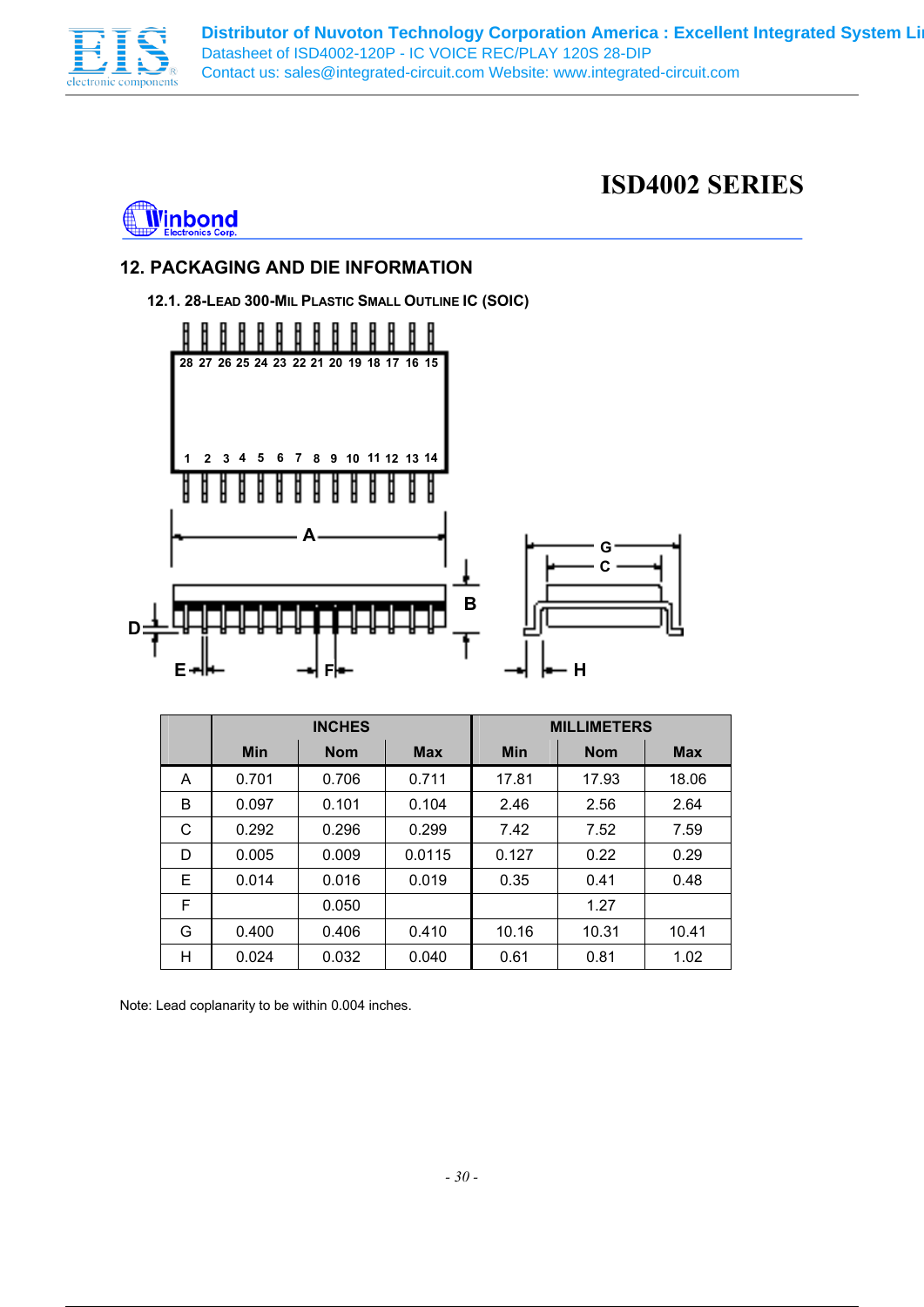



### **12.2. 28-LEAD 600-MIL PLASTIC DUAL INLINE PACKAGE (PDIP)**



|                | <b>INCHES</b> |            |            | <b>MILLIMETERS</b> |            |            |
|----------------|---------------|------------|------------|--------------------|------------|------------|
|                | <b>Min</b>    | <b>Nom</b> | <b>Max</b> | <b>Min</b>         | <b>Nom</b> | <b>Max</b> |
| A              | 1.445         | 1.450      | 1.455      | 36.70              | 36.83      | 36.96      |
| <b>B1</b>      |               | 0.150      |            |                    | 3.81       |            |
| B <sub>2</sub> | 0.065         | 0.070      | 0.075      | 1.65               | 1.78       | 1.91       |
| C <sub>1</sub> | 0.600         |            | 0.625      | 15.24              |            | 15.88      |
| C <sub>2</sub> | 0.530         | 0.540      | 0.550      | 13.46              | 13.72      | 13.97      |
| D              |               |            | 0.19       |                    |            | 4.83       |
| D1             | 0.015         |            |            | 0.38               |            |            |
| Е              | 0.125         |            | 0.135      | 3.18               |            | 3.43       |
| F              | 0.015         | 0.018      | 0.022      | 0.38               | 0.46       | 0.56       |
| G              | 0.055         | 0.060      | 0.065      | 1.40               | 1.52       | 1.62       |
| H              |               | 0.100      |            |                    | 2.54       |            |
| J              | 0.008         | 0.010      | 0.012      | 0.20               | 0.25       | 0.30       |
| S              | 0.070         | 0.075      | 0.080      | 1.78               | 1.91       | 2.03       |
| q              | $0^{\circ}$   |            | $15^\circ$ | $0^{\circ}$        |            | $15^\circ$ |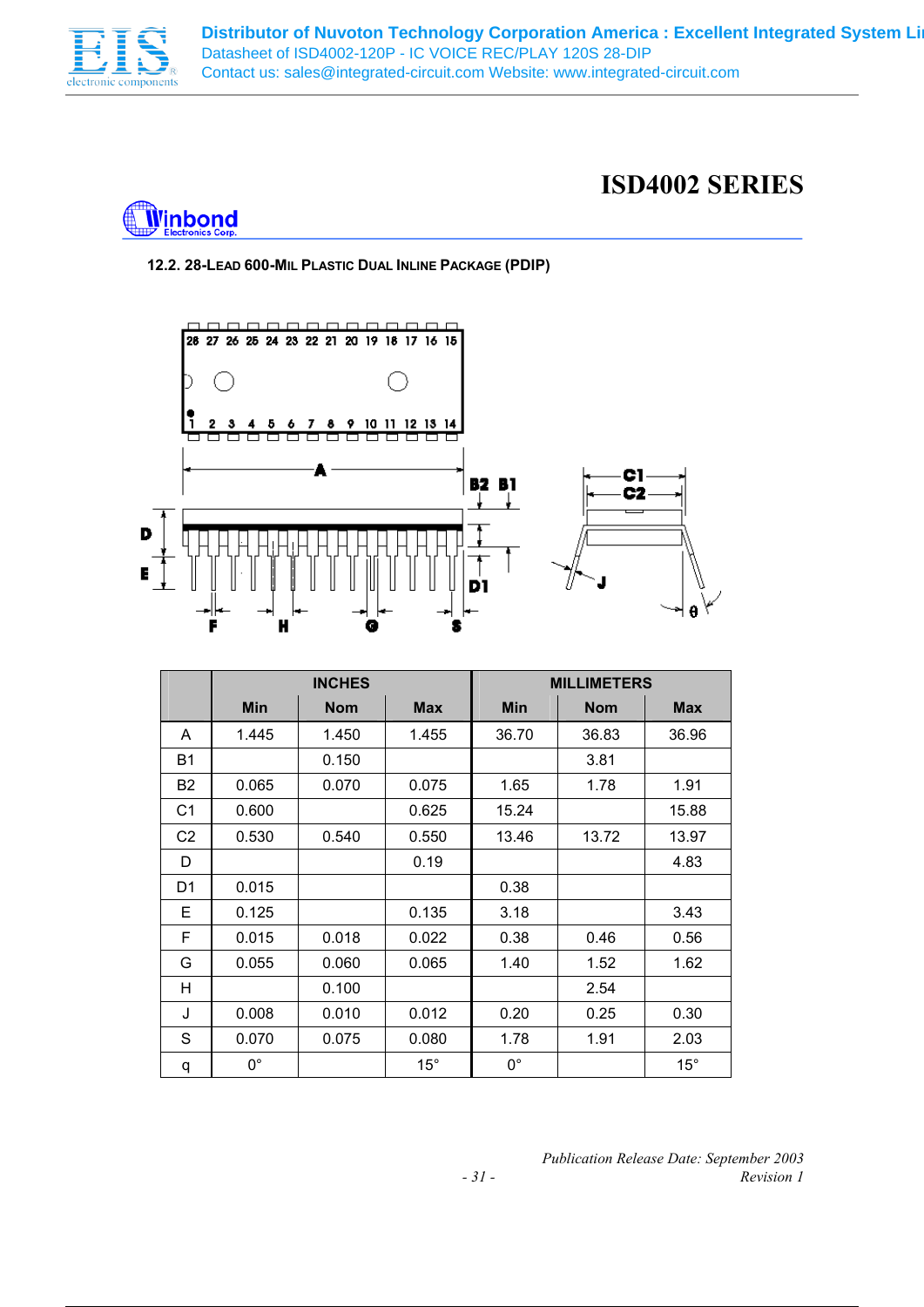

### **ISD4002 SERIES**



#### **12.3. 28-LEAD 8X13.4MM PLASTIC THIN SMALL OUTLINE PACKAGE (TSOP) TYPE 1**





|   | <b>INCHES</b> |            |             | <b>MILLIMETERS</b> |            |             |
|---|---------------|------------|-------------|--------------------|------------|-------------|
|   | <b>Min</b>    | <b>Nom</b> | <b>Max</b>  | <b>Min</b>         | <b>Nom</b> | <b>Max</b>  |
| A | 0.520         | 0.528      | 0.535       | 13.20              | 13.40      | 13.60       |
| B | 0.461         | 0.465      | 0.469       | 11.70              | 11.80      | 11.90       |
| C | 0.311         | 0.315      | 0.319       | 7.90               | 8.00       | 8.10        |
| D | 0.002         |            | 0.006       | 0.05               |            | 0.15        |
| Е | 0.007         | 0.009      | 0.011       | 0.17               | 0.22       | 0.27        |
| F |               | 0.0217     |             |                    | 0.55       |             |
| G | 0.037         | 0.039      | 0.041       | 0.95               | 1.00       | 1.05        |
| н | $0^{\circ}$   | $3^\circ$  | $6^{\circ}$ | $0^{\circ}$        | $3^\circ$  | $6^{\circ}$ |
|   | 0.020         | 0.022      | 0.028       | 0.50               | 0.55       | 0.70        |
| J | 0.004         |            | 0.008       | 0.10               |            | 0.21        |

Note: Lead coplanarity to be within 0.004 inches.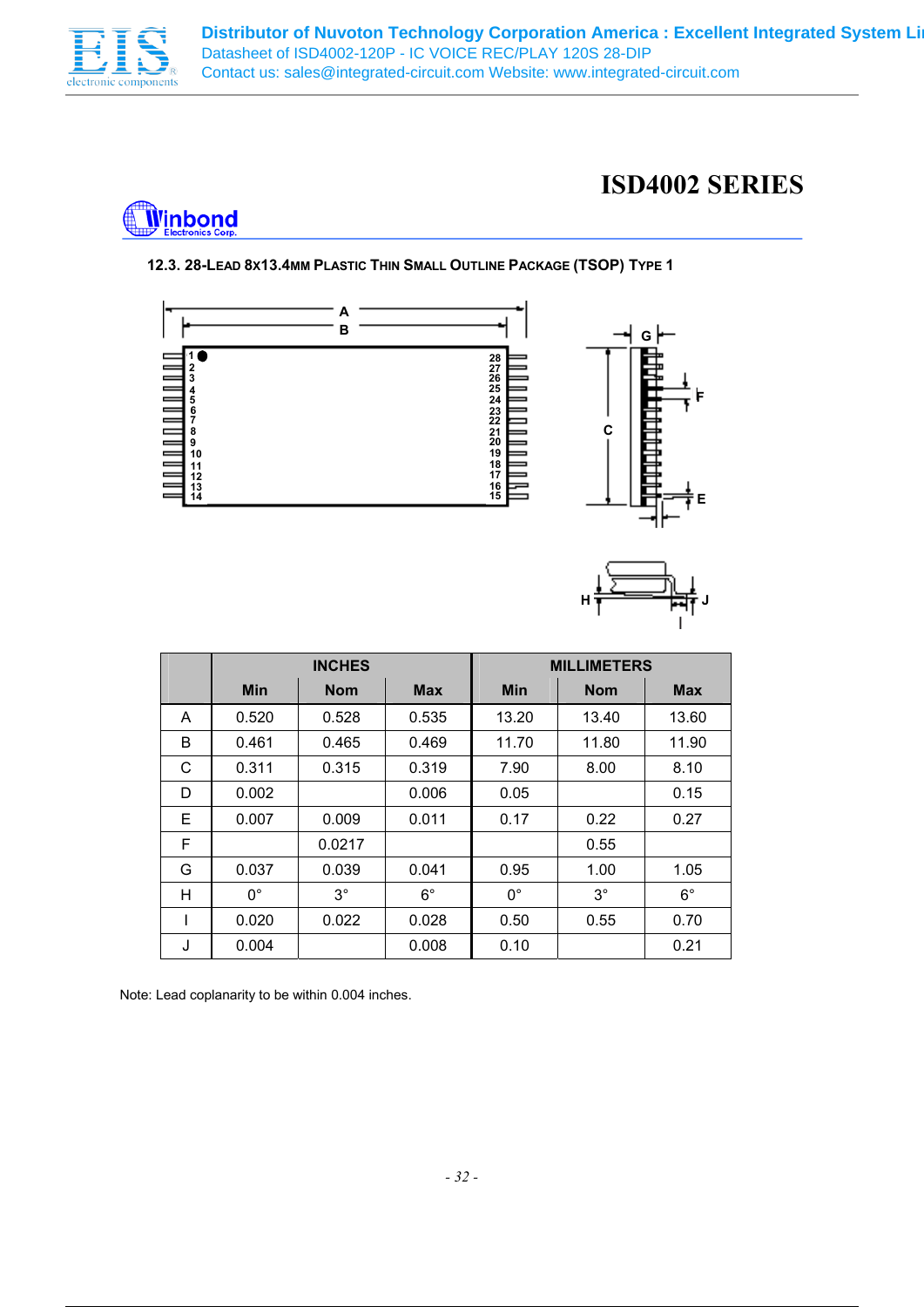

### **ISD4002 SERIES**



#### **12.4. DIE INFORMATION**

#### **ISD4002 Series**

- o Die Dimensions [1] X:  $166.6 \pm 1$  mils Y:  $222.5 \pm 1$  mils
- o Die Thickness<sup>[2]</sup>  $11.5 \pm 0.5$  mils
- o Pad Opening Single pad opening: 90 x 90  $\mu$ m Double pad opening: 180 x 90 µm



Notes:

- [1] The backside of die is internally connected to V<sub>SS</sub>. It **MUST NOT** be connected to any other potential or damage may occur.
- <sup>[2]</sup> Die thickness is subject to change, please contact Winbond as this thickness may change in the future.
- <sup>[3]</sup> Double bond is recommended if treated as one single pad.

*Publication Release Date: September 2003 - 33 - Revision 1*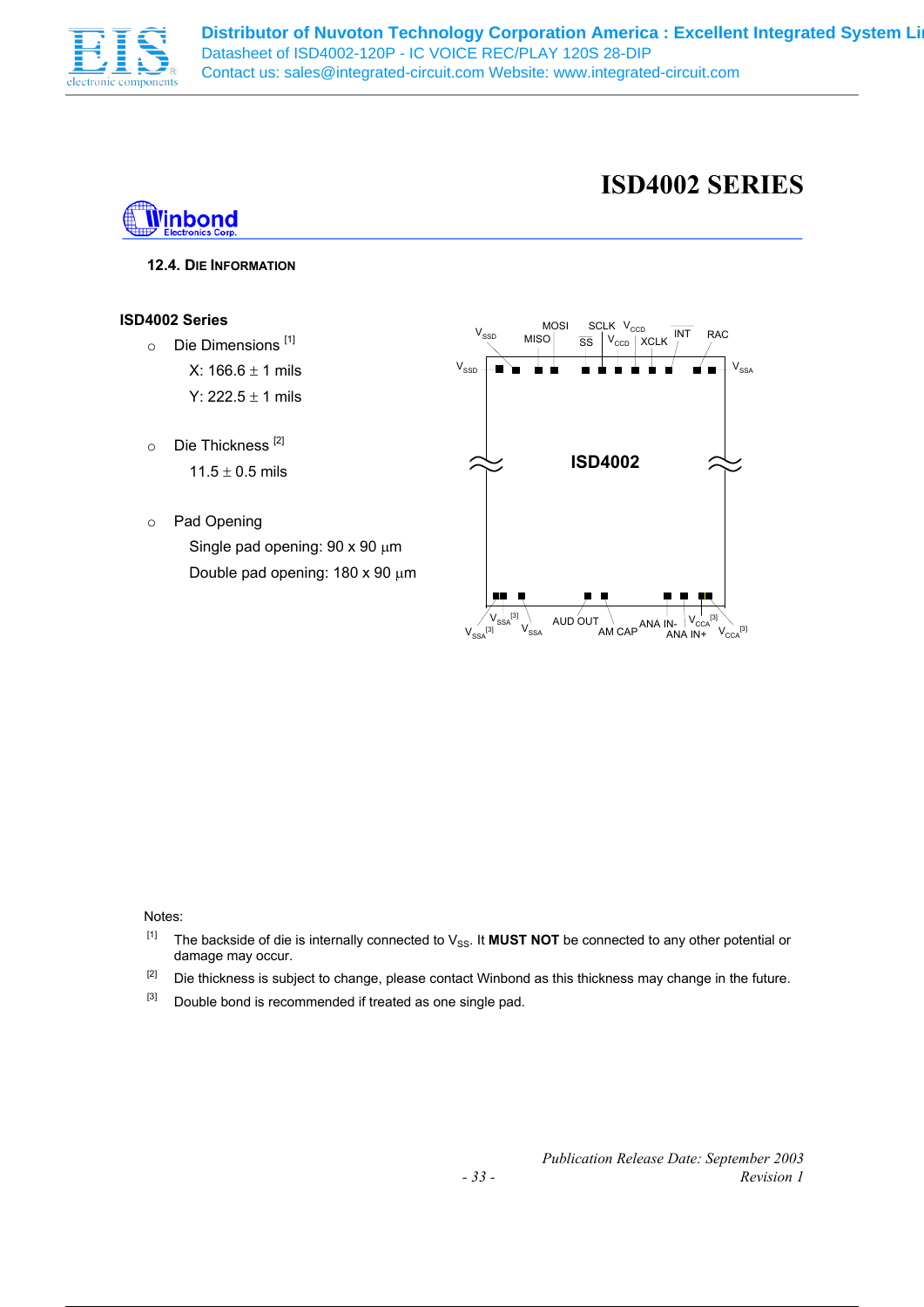



#### **ISD4002 SERIES PAD COORDINATIONS**

(with respect to die center)

| Pad                                          | <b>Pad Description</b>        | X Axis (µm) | Y Axis (µm) |  |
|----------------------------------------------|-------------------------------|-------------|-------------|--|
| $\mathsf{V}_{\mathsf{SSA}}$                  | Analog Ground                 | 1885.7      | 2606.7      |  |
| <b>RAC</b>                                   | <b>Row Address Clock</b>      | 1483.8      | 2606.7      |  |
| <b>INT</b>                                   | Interrupt                     | 794.8       | 2606.7      |  |
| <b>XCLK</b>                                  | <b>External Clock Input</b>   | 564.8       | 2606.7      |  |
| $V_{CCD}$                                    | <b>Digital Power Supply</b>   | 384.9       | 2606.7      |  |
| $V_{CCD}$                                    | Digital Power Supply          | 169.5       | 2606.7      |  |
| <b>SCLK</b>                                  | <b>Slave Clock</b>            | $-14.7$     | 2606.7      |  |
| <b>SS</b>                                    | <b>Slave Select</b>           | $-198.1$    | 2606.7      |  |
| <b>MOSI</b>                                  | Master Out Slave In           | $-1063.7$   | 2606.7      |  |
| <b>MISO</b>                                  | Master In Slave Out           | $-1325.6$   | 2606.7      |  |
| $V_{\text{SSD}}$                             | Digital Ground                | $-1665.3$   | 2606.7      |  |
| $V_\text{SSD}$                               | Digital Ground                | $-1836.9$   | 2606.7      |  |
| $V_{SSA}$ <sup>[1]</sup>                     | Analog Ground                 | $-1943.1$   | $-2607.4$   |  |
| $\mathsf{V}_{\mathsf{SSA}}{}^{\textsf{[1]}}$ | Analog Ground                 | $-1853.1$   | $-2607.4$   |  |
| <b>V<sub>SSA</sub></b>                       | Analog Ground                 | $-1599.9$   | $-2607.4$   |  |
| AUD OUT                                      | <b>Audio Output</b>           | 281.9       | $-2607.4$   |  |
| AM CAP                                       | AutoMute                      | 577.3       | $-2607.4$   |  |
| ANA IN-                                      | <b>Inverting Analog Input</b> | 1449.3      | $-2607.4$   |  |
| ANA IN+                                      | Noninverting Analog Input     | 1603.5      | $-2607.4$   |  |
| $V_{\rm CCA}^{\;\;[1]}$                      | <b>Analog Power Supply</b>    | 1853.5      | $-2607.4$   |  |
| $V_{\rm CCA}^{\quad [1]}$                    | <b>Analog Power Supply</b>    | 1943.8      | $-2607.4$   |  |

Note:

 $[1]$  Double bond recommended if treated as one pad.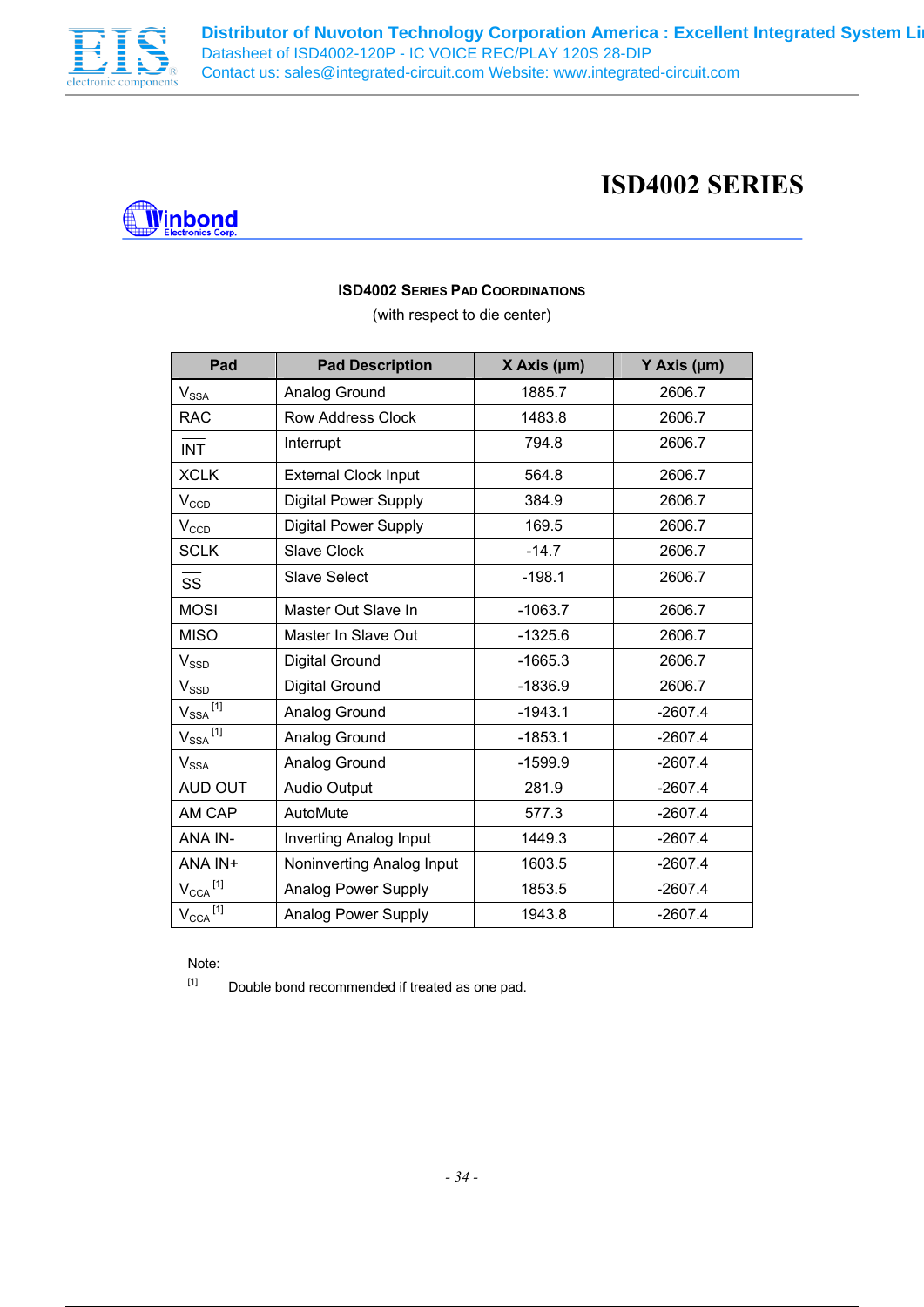

### **ISD4002 SERIES**



**i**inbond



When ordering ISD4002 Series devices, please refer to the following valid part numbers.

| Die / Package | <b>Part Number</b> |               |               |               |  |  |  |
|---------------|--------------------|---------------|---------------|---------------|--|--|--|
| <b>Die</b>    | ISD4002-120X       | ISD4002-150X  | ISD4002-180X  | ISD4002-240X  |  |  |  |
| <b>PDIP</b>   | ISD4002-120P       | ISD4002-150P  | ISD4002-180P  | ISD4002-240P  |  |  |  |
| <b>SOIC</b>   | ISD4002-120S       | ISD4002-150S  | ISD4002-180S  | ISD4002-240S  |  |  |  |
|               | ISD4002-120SI      | ISD4002-150SI | ISD4002-180SI | ISD4002-240SI |  |  |  |
| <b>TSOP</b>   | ISD4002-120E       | ISD4002-150E  | ISD4002-180E  | ISD4002-240E  |  |  |  |
|               | ISD4002-120ED      | ISD4002-150ED | ISD4002-180ED | ISD4002-240ED |  |  |  |
|               | ISD4002-120EI      | ISD4002-150EI | ISD4002-180EI | ISD4002-240EI |  |  |  |

For the latest product information, access Winbond worldwide website at http://www.winbond-usa.com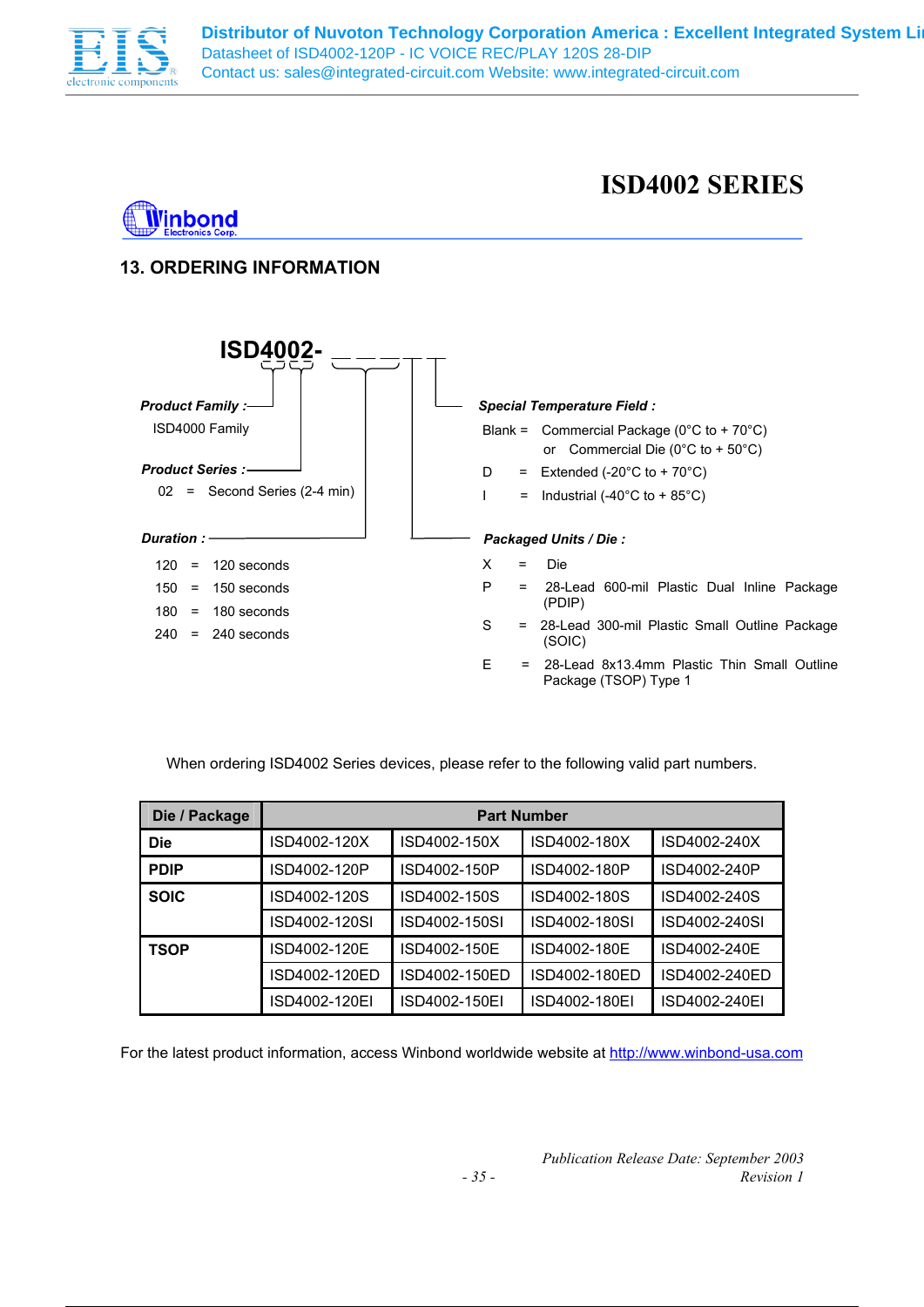



### **14. VERSION HISTORY**

| <b>VERSION</b> | <b>DATE</b> | <b>DESCRIPTION</b>                                                |
|----------------|-------------|-------------------------------------------------------------------|
| 0              | June 2000   | Initial version                                                   |
| 1              | Sep. 2003   | Reformat the document.                                            |
|                |             | Add note for typical filter pass band.                            |
|                |             | Add memory architecture description.                              |
|                |             | Remove all CSP info.                                              |
|                |             | Revise RAC timing parameter for MC.                               |
|                |             | Revise AutoMute: playback only.                                   |
|                |             | Revise SPI, opcodes sections, record & playback steps.            |
|                |             | Rename $T_{\text{RACLO}}$ to $T_{\text{RACLO}}$ .                 |
|                |             | Revise A <sub>ARP</sub> parameter.                                |
|                |             | Revise DC & AC parameters tables for die.                         |
|                |             | Revise die information: pad opening and $(x, y)$ coordinates.     |
|                |             | Figures 9-11: revise $V_{\text{CCA}}$ and $V_{\text{CCD}}$ pin #. |